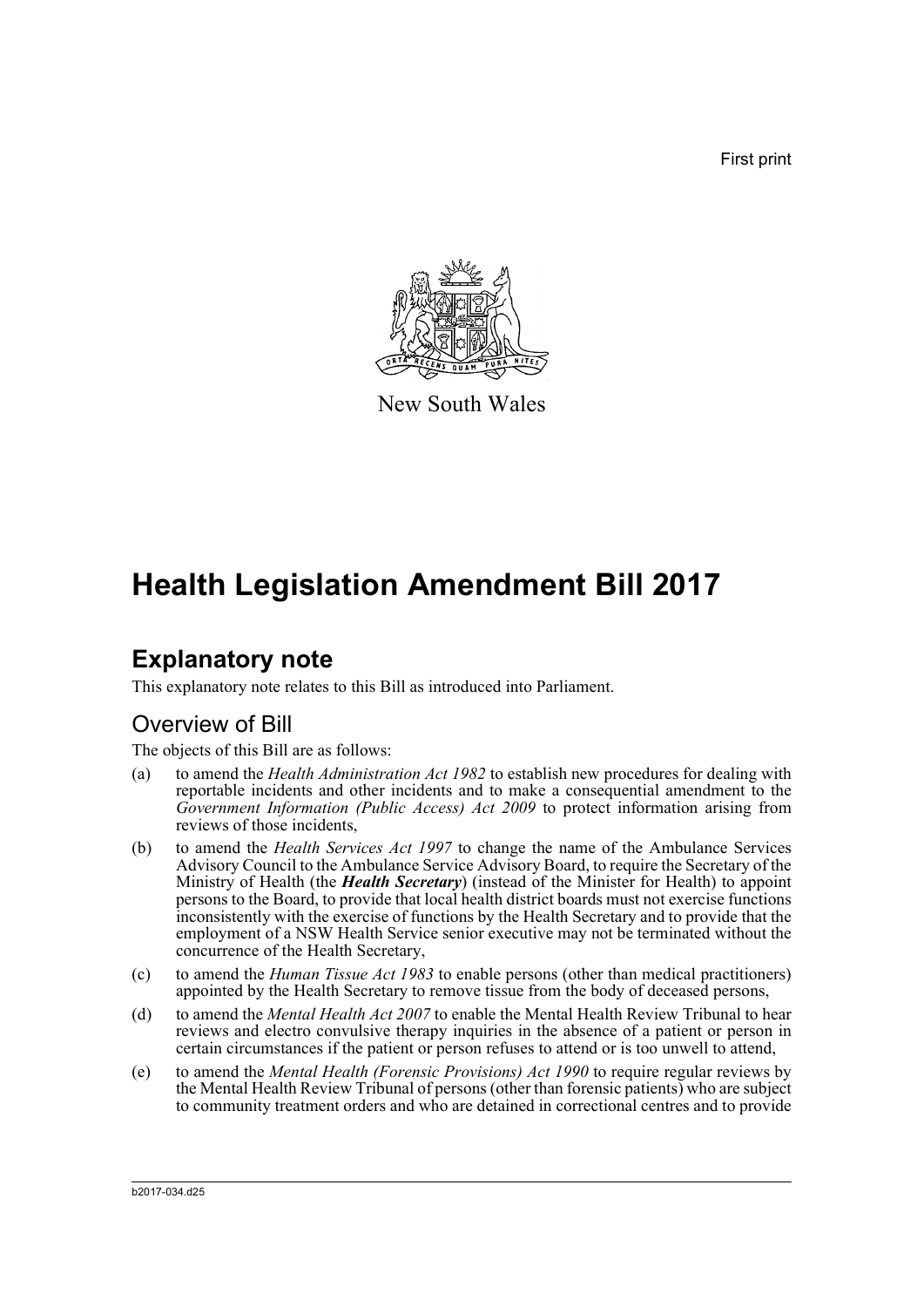for the apprehension of forensic patients and correctional patients who breach conditions of leave from mental health facilities,

(f) to amend the *Government Sector Employment Act 2013* to clarify that the Health Secretary may terminate the employment of a health executive for unsatisfactory performance.

# Outline of provisions

**Clause 1** sets out the name (also called the short title) of the proposed Act.

**Clause 2** provides for the commencement of the proposed Act on the date of assent to the proposed Act, except for Schedules 1, 4, 5 and 7 which commence on proclamation.

# **Schedule 1 Amendment of Health Administration Act 1982 No 135**

**Schedule 1 [2]** inserts proposed Part 2A into the *Health Administration Act 1982* (the *principal Act*) to establish new procedures for dealing with incidents involving relevant health services organisations. **Schedule 1 [1]** contains a consequential amendment.

**Proposed Division 1 of Part 2A** includes a number of definitions to be used in the proposed Part and also specifies the incidents to which the proposed Part applies. These incidents are those involving the provision of health services by local health districts, prescribed statutory health corporations or prescribed affiliated health organisations (in which case the *relevant health services organisation* in respect of the incident is the local health district, prescribed statutory health corporation or prescribed affiliated health organisation) and incidents involving the provision of health services under Chapter 5A of the *Health Services Act 1997* or the provision of services under Part 1A of Chapter 10 of that Act (in which case the *relevant health services organisation* in respect of the incident is the Secretary of the Ministry of Health (the *Health Secretary*)).

**Proposed Division 2 of Part 2A** requires a relevant health services organisation to direct one or more assessors appointed by the organisation to carry out a preliminary risk assessment of an incident that has been reported to the organisation if the organisation is of the opinion that the incident is (or may be) a type prescribed by the regulations under the principal Act as a *reportable incident* or if the incident is not a reportable incident but may be the result of a serious systemic problem and the organisation is of the opinion that a preliminary risk assessment of the incident should be carried out. The assessor is to carry out a preliminary risk assessment of the incident and is to provide advice to the organisation about the incident to assist the organisation in understanding the cause of the incident and the measures to be taken. An assessor must immediately notify the organisation if the assessor is of the opinion that the incident raises matters that indicate a problem giving rise to a risk of serious or imminent harm to a person.

**Proposed Division 3 of Part 2A** requires a relevant health services organisation to appoint one or more persons to a serious adverse event review team to carry out a serious adverse event review of an incident if the incident is a reportable incident or the incident is not a reportable incident but may be the result of a serious systemic problem and the organisation is of the opinion that a serious adverse event review of the incident should be carried out. The team is to report to the organisation findings identified by the team as to how the incident occurred, any factors contributing to the incident and any procedures, practices or systems that could be reviewed. After considering the findings the organisation may direct the team to prepare a report setting out the team's recommendations. If the team forms the opinion that the incident raises matters that may involve professional misconduct or unsatisfactory professional conduct by a health practitioner, or may indicate that a health practitioner is suffering from an impairment, it must notify the organisation as soon as practicable. A team must immediately notify the organisation if it is of the opinion that the incident raises matters that indicate a problem giving rise to a risk of serious or imminent harm to a person.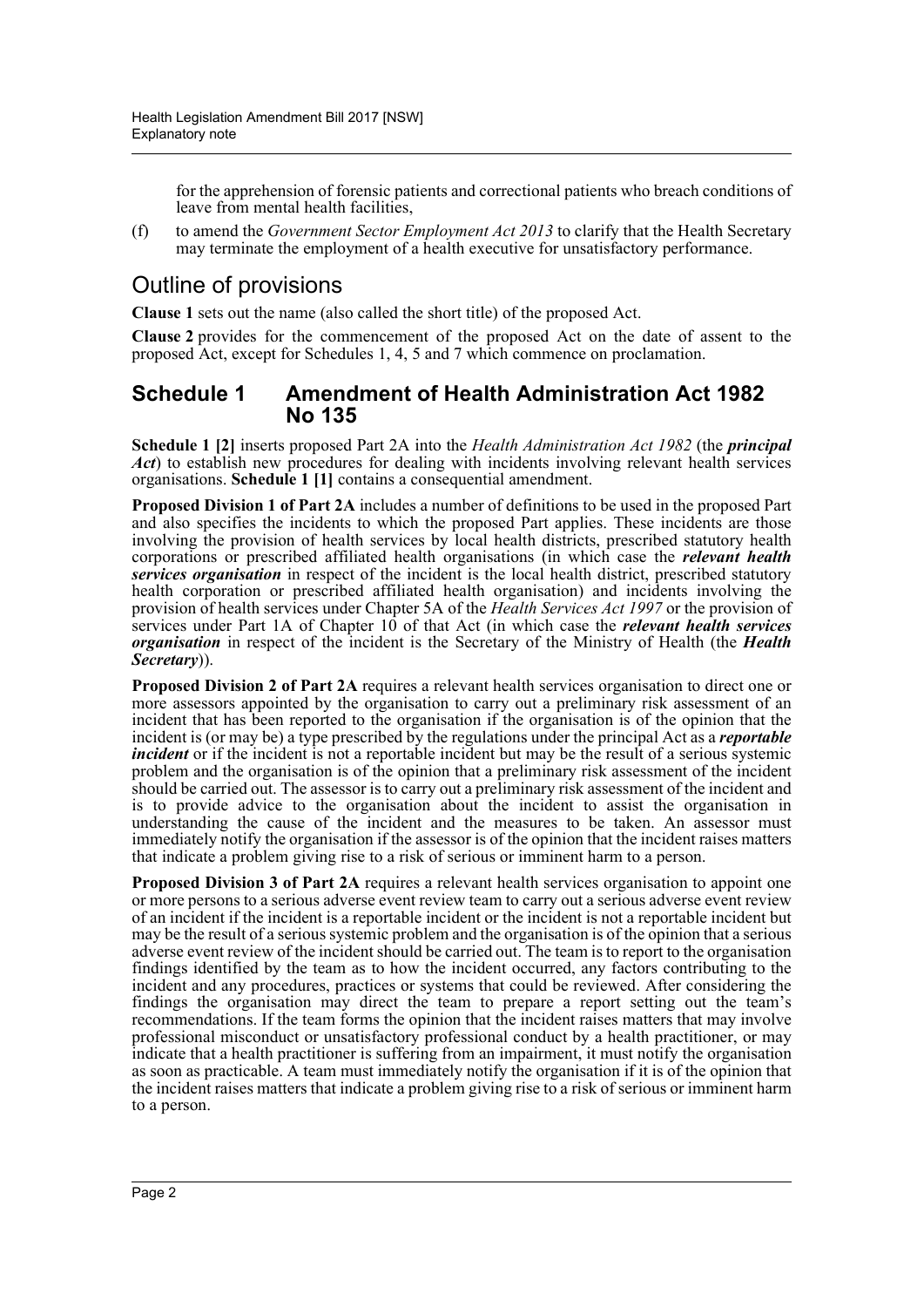**Proposed Division 4 of Part 2A** places some general limitations on *incident reviewers* (being members of serious adverse event review teams and assessors) relating to the recording and disclosure of information and the requirement to act in a fair and reasonable manner. It also makes it clear that an incident reviewer does not have authority to carry out an investigation relating to the competence of an individual. Certain information and documents relating to preliminary risk assessments, serious adverse event reviews or clinical incident reviews cannot be used in evidence in courts and other proceedings. Incident reviewers are also protected from personal liability.

**Proposed Division 5 of Part 2A** sets out how an incident is reported to a relevant health services organisation and permits regulations to be made for the purposes of proposed Part 2A.

**Schedule 1 [4]** inserts a number of savings and transitional provisions relating to incidents occurring, and RCA teams created, before the commencement of proposed Part 2A.

**Schedule 1 [3]** permits regulations to be made under the *Health Administration Act 1982* containing savings and transitional provisions consequent on any Act that amends that Act (including the proposed Act).

# **Schedule 2 Amendment of Health Services Act 1997 No 154**

**Schedule 2 [1]** provides that a local health district board must not exercise a function in a way that is inconsistent with the exercise of a function by the Health Secretary (including a function that has been delegated to the Health Secretary).

**Schedule 2 [2]** changes the name of the Ambulance Services Advisory Council to the Ambulance Service Advisory Board (the *Board*). **Schedule 2 [3], [7], [8] and [11]** make consequential amendments.

**Schedule 2 [4]** removes the requirement for the Minister for Health to appoint persons to the Board and instead requires the Health Secretary to appoint persons to the Board.

**Schedule 2 [5]** requires persons appointed to the Board to have, in the opinion of the Health Secretary, expertise and experience in health management, financial management, health services or business management and removes a requirement that at least 3 of the persons appointed must be members of the Ambulance Service of NSW. **Schedule 2 [9] and [10]** make consequential amendments (including enabling the Health Secretary to determine the remuneration of persons appointed to the Board).

**Schedule 2 [6]** provides that a person who exercises employer functions in relation to a NSW Health Service senior executive may not terminate the employment of the executive under section 121H of the *Health Services Act 1997* or section 68 (2) of the *Government Sector Employment Act 2013* unless the employer is, or has the concurrence of, the Health Secretary.

**Schedule 2 [12]** inserts a savings provision to make it clear that the proposed amendments made in relation to the Ambulance Service Advisory Board by the proposed Act do not terminate an existing member's appointment.

# **Schedule 3 Amendment of Human Tissue Act 1983 No 164**

**Schedule 3 [1]–[3] and [5]** update references to the Director-General of the Department of Health and to the Director-General of the Department of Family and Community Services.

Section 27 (1A) enables a person other than a medical practitioner to remove certain tissue from the body of a deceased person referred to in an authority for that purpose if the person is appointed by the Health Secretary to remove that tissue and is not the person by whom the authority was given. **Schedule 3 [4]** extends that provision to include the removal of tissue for the purpose of skin transplantation and any other purpose prescribed by the regulations.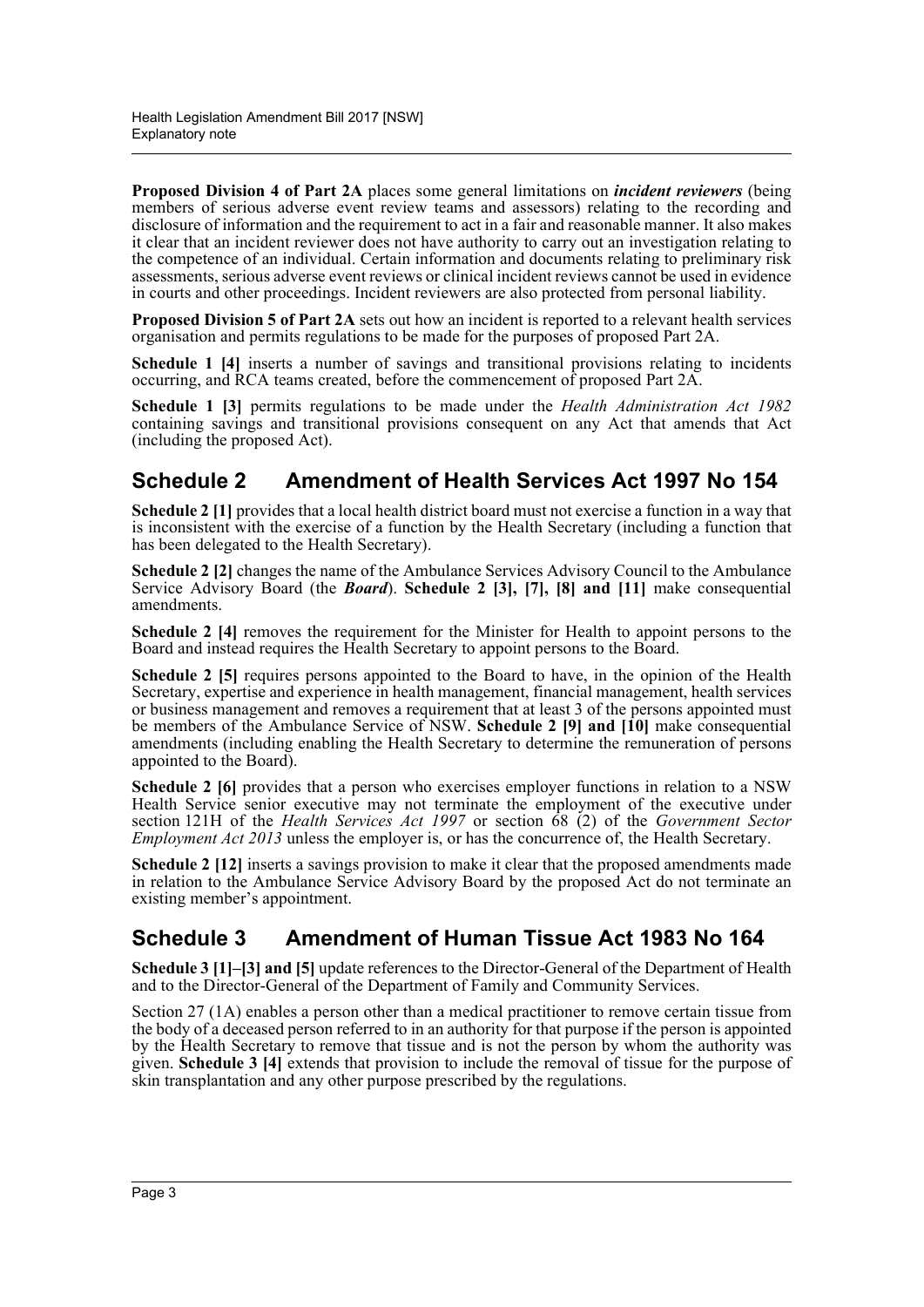# **Schedule 4 Amendment of Mental Health Act 2007 No 8**

**Schedule 4 [1], [3] and [5]** have the effect of enabling the Mental Health Review Tribunal (the *Tribunal*) to hear reviews and ECT inquiries (*hearings*) in the absence of the person to whom the hearing relates in certain circumstances. An authorised medical officer may apply to have the hearing heard in the absence of the person if the person has refused to attend the hearing or because the officer is of the opinion that the person is too unwell to attend the hearing. The Tribunal must be satisfied that the person has refused to attend or is too unwell to attend, that the person's *representative* (being an Australian legal practitioner or other person approved by the Tribunal to represent the person at the hearing) has been notified and that it has considered the views (if known) of the person, the person's representative, the designated carer of the person and the principal care provider of the person. Finally, the Tribunal must be of the opinion that conducting the hearing in the absence of the person is desirable for the safety or welfare of the person. In the case of an ECT inquiry the Tribunal is not required to be satisfied that the person's representative has been notified if the Tribunal is satisfied that reasonable steps have been taken to notify the representative. **Schedule 4 [9]** makes a consequential amendment to ensure that the rights to representation are the same for a patient or person who is absent from proceedings as for a patient or person who appears before the Tribunal. **Schedule 4 [6]–[8]** make consequential amendments to allow the Tribunal to take reasonable steps to carry out certain procedures for the purposes of an ECT inquiry (in circumstances where the patient is absent from the inquiry).

**Schedule 4 [2]** makes it clear that a person who apprehends a person who is absent from a mental health facility does not have to convey that person directly to the mental health facility from which the person absented himself or herself but can instead convey the person to another mental health facility from which the person will be conveyed to the mental health facility from which the person absented himself or herself.

**Schedule 4 [4]** requires a designated carer or principal care provider of a person to be notified of matters before the Tribunal involving the person.

# **Schedule 5 Amendment of Mental Health (Forensic Provisions) Act 1990 No 10**

**Schedule 5 [1]** updates a definition of *correctional patient* to take account of the different ways in which a person can cease to be a correctional patient.

**Schedule 5 [2]** requires the Mental Health Review Tribunal to review the case of each person (not being a forensic patient) who is subject to a community treatment order and who is detained in a correctional centre no longer than 3 months after the order is made and at least once every 6 months during the term of the order.

**Schedule 5 [3]** makes it clear that a person does not cease to be a correctional patient if the person is transferred between mental health facilities.

**Schedule 5 [4]** makes it clear that a requirement that a person be discharged from a mental health facility on the person ceasing to be a correctional patient does not apply if the reason that the person ceased to be a correctional patient was because the person was reclassified as an involuntary patient.

**Schedule 5 [5]** permits an authorised medical officer of a mental health facility to apprehend a person, or direct a person be apprehended if the person fails to return to the facility at the end of a period of leave of absence or fails to comply with a condition to which that grant of leave was subject. Persons including police officers are authorised to apprehend the person and, in the case of a police officer, may enter premises to do so. **Schedule 5 [6]** inserts savings and transitional provisions.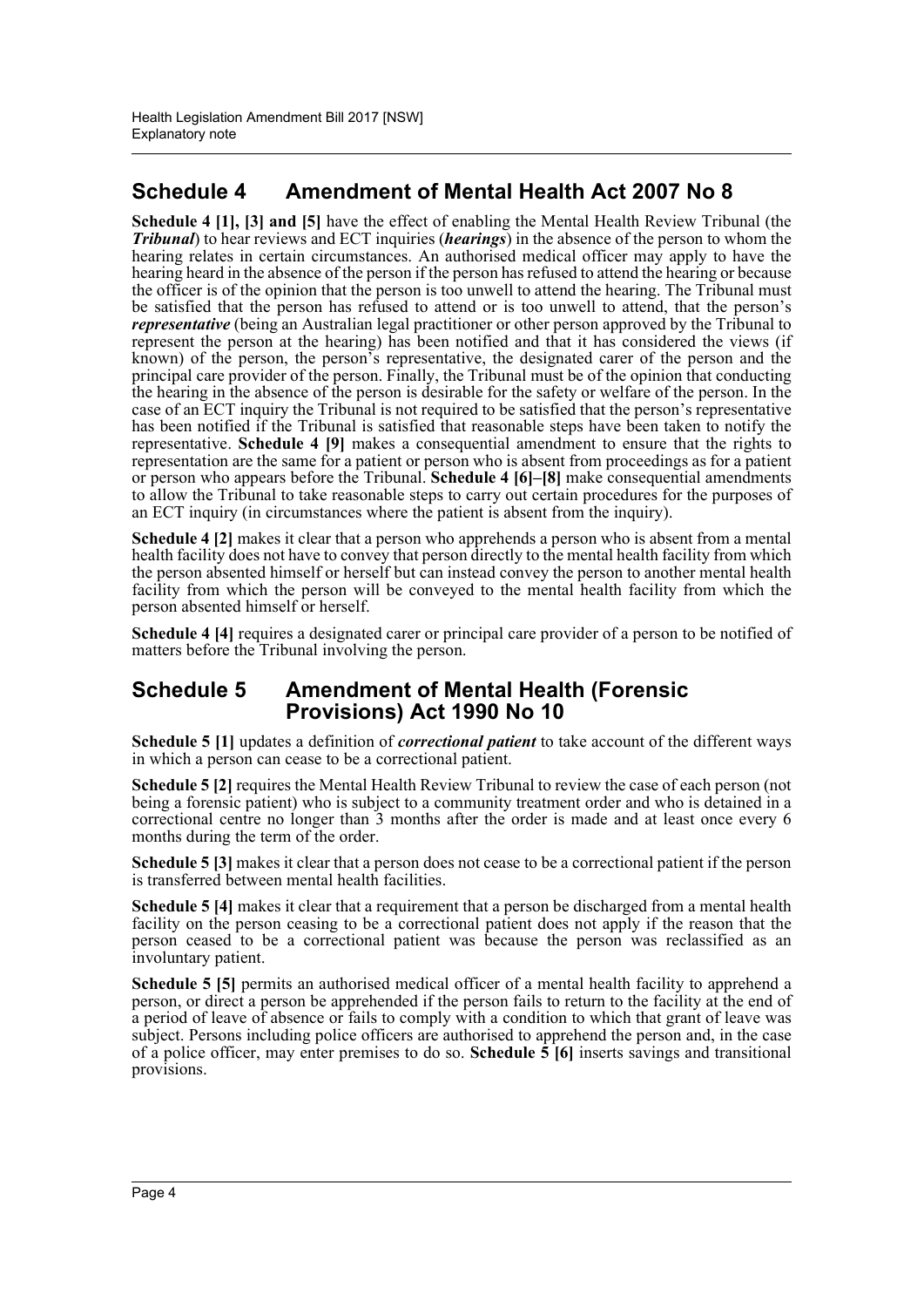# **Schedule 6 Amendment of Government Sector Employment Act 2013 No 40**

**Schedule 6** makes it clear that the Health Secretary, who is authorised to terminate the employment of a NSW Health Service senior executive under section 121H of the *Health Services Act 1997* for any reason (including misconduct), even though the Health Secretary is not the employer of the executive, may also terminate the employment of an executive for unsatisfactory performance.

# **Schedule 7 Amendment of Government Information (Public Access) Act 2009 No 52**

**Schedule 7** provides that it is to be conclusively presumed that there is an overriding public interest against disclosure of information if the disclosure of that information is prohibited under proposed Part 2A of the *Health Administration Act 1982* (as inserted by Schedule 1 [2]).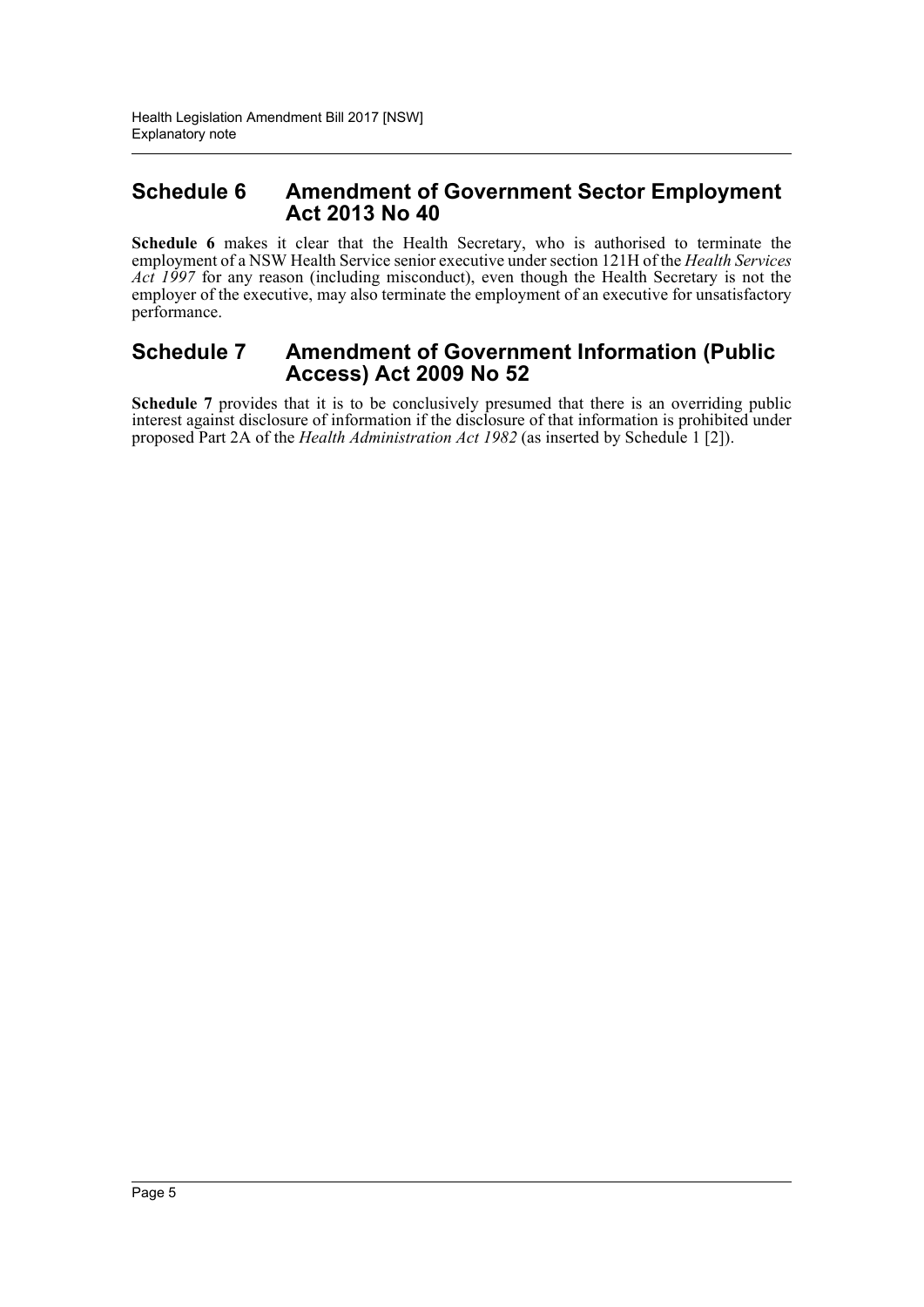First print



New South Wales

# **Health Legislation Amendment Bill 2017**

# **Contents**

|                   |   |                                                                              | Page           |
|-------------------|---|------------------------------------------------------------------------------|----------------|
|                   |   | Name of Act                                                                  | 2              |
|                   | 2 | Commencement                                                                 | $\overline{2}$ |
| Schedule 1        |   | Amendment of Health Administration Act 1982 No 135                           | 3              |
| <b>Schedule 2</b> |   | Amendment of Health Services Act 1997 No 154                                 | 11             |
| Schedule 3        |   | Amendment of Human Tissue Act 1983 No 164                                    | 13             |
| Schedule 4        |   | Amendment of Mental Health Act 2007 No 8                                     | 14             |
| Schedule 5        |   | Amendment of Mental Health (Forensic Provisions) Act 1990 No 10              | 17             |
| Schedule 6        |   | Amendment of Government Sector Employment Act 2013 No 40                     | 19             |
| Schedule 7        |   | <b>Amendment of Government Information (Public Access) Act 2009</b><br>No 52 | 20             |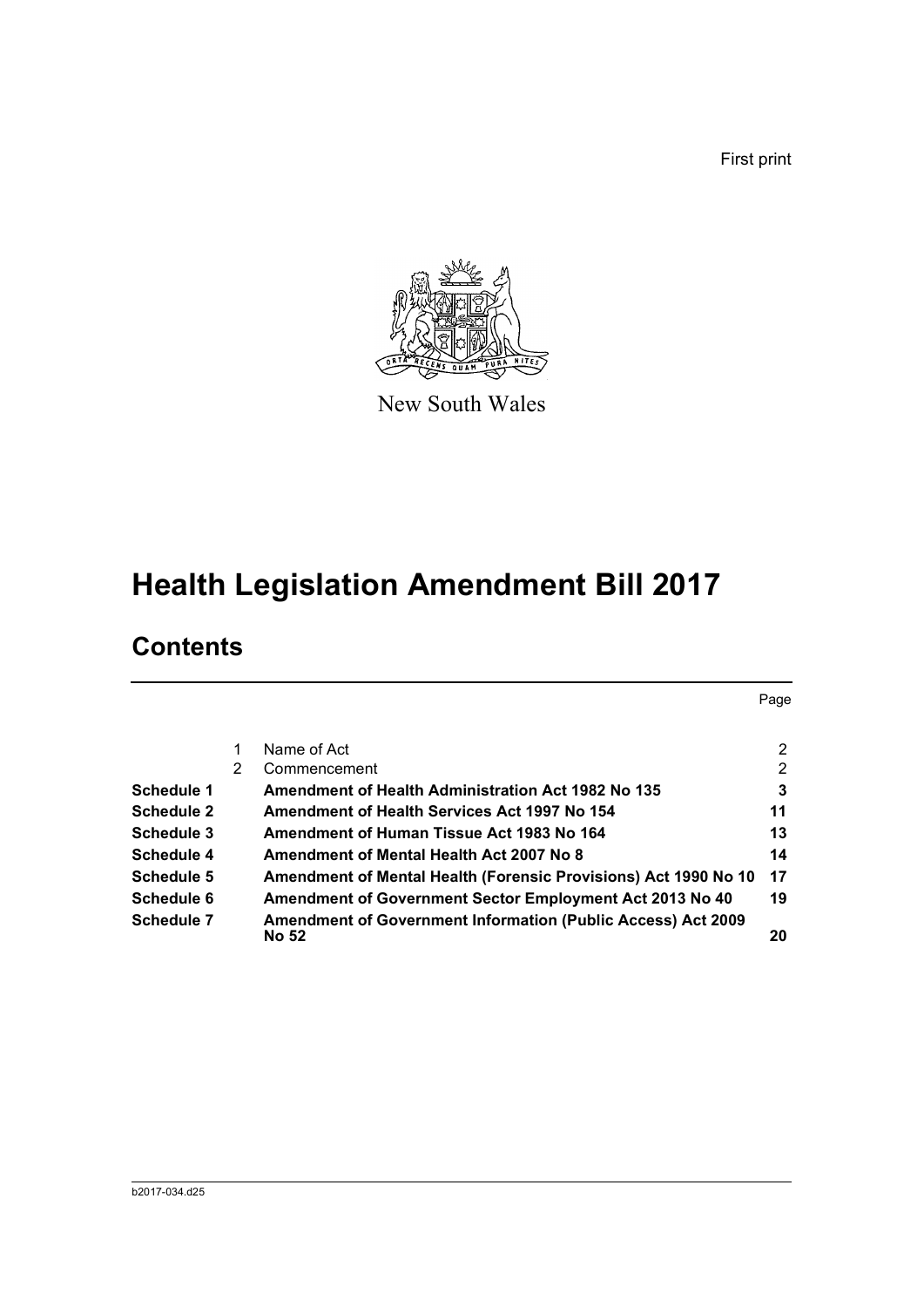

New South Wales

# **Health Legislation Amendment Bill 2017**

No , 2017

# **A Bill for**

An Act to make miscellaneous amendments to various Acts that relate to health and associated matters.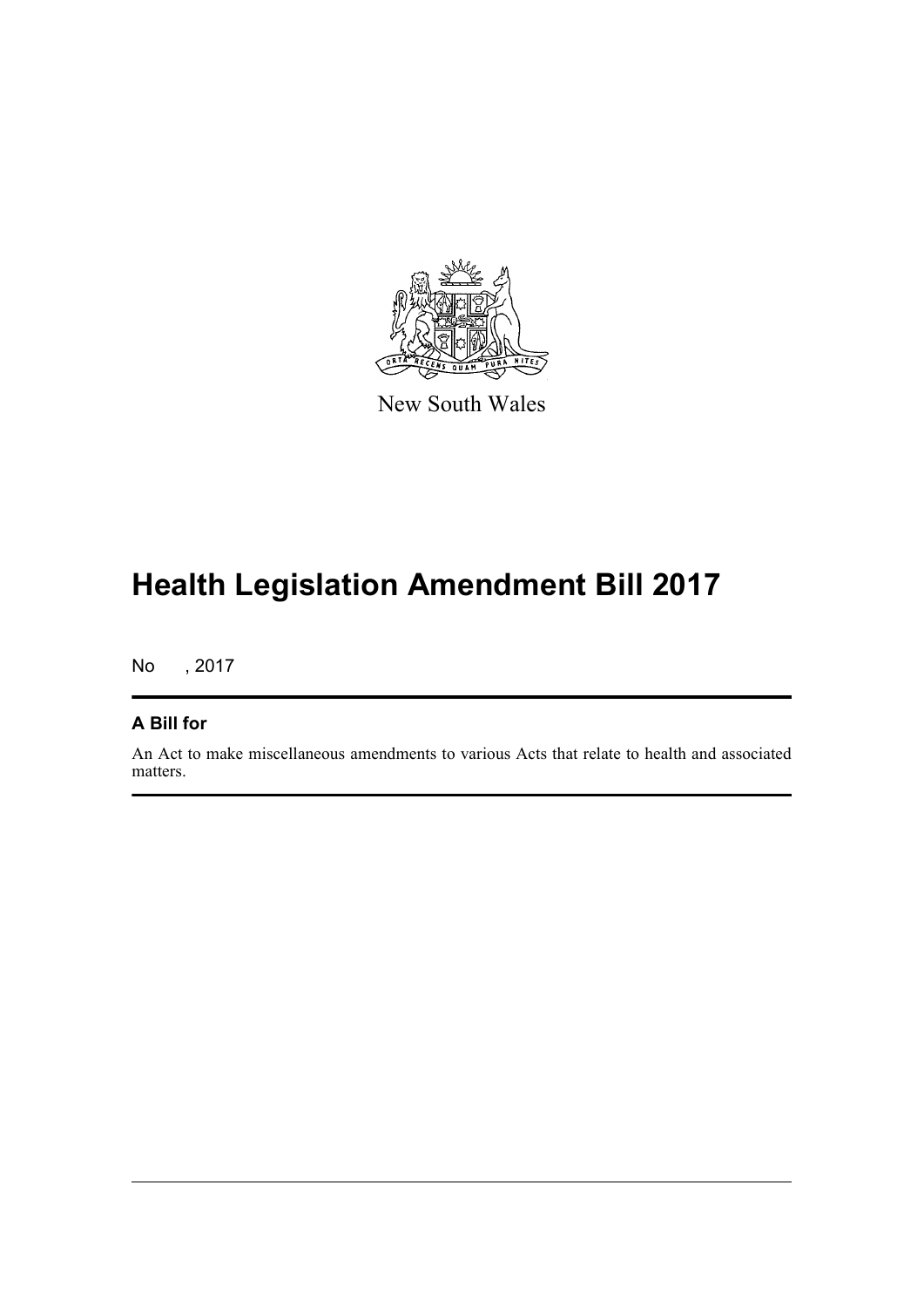<span id="page-7-1"></span><span id="page-7-0"></span>

|                     | The Legislature of New South Wales enacts:                                                        | 1              |
|---------------------|---------------------------------------------------------------------------------------------------|----------------|
|                     | Name of Act                                                                                       | $\mathcal{P}$  |
|                     | This Act is the <i>Health Legislation Amendment Act 2017</i> .                                    | 3              |
| <b>Commencement</b> |                                                                                                   |                |
| (1)                 | This Act commences on the date of assent to this Act, except as provided by<br>subsection $(2)$ . | 5<br>6         |
| (2)                 | Schedules 1, 4, 5 and 7 commence on a day or days to be appointed by proclamation.                | $\overline{7}$ |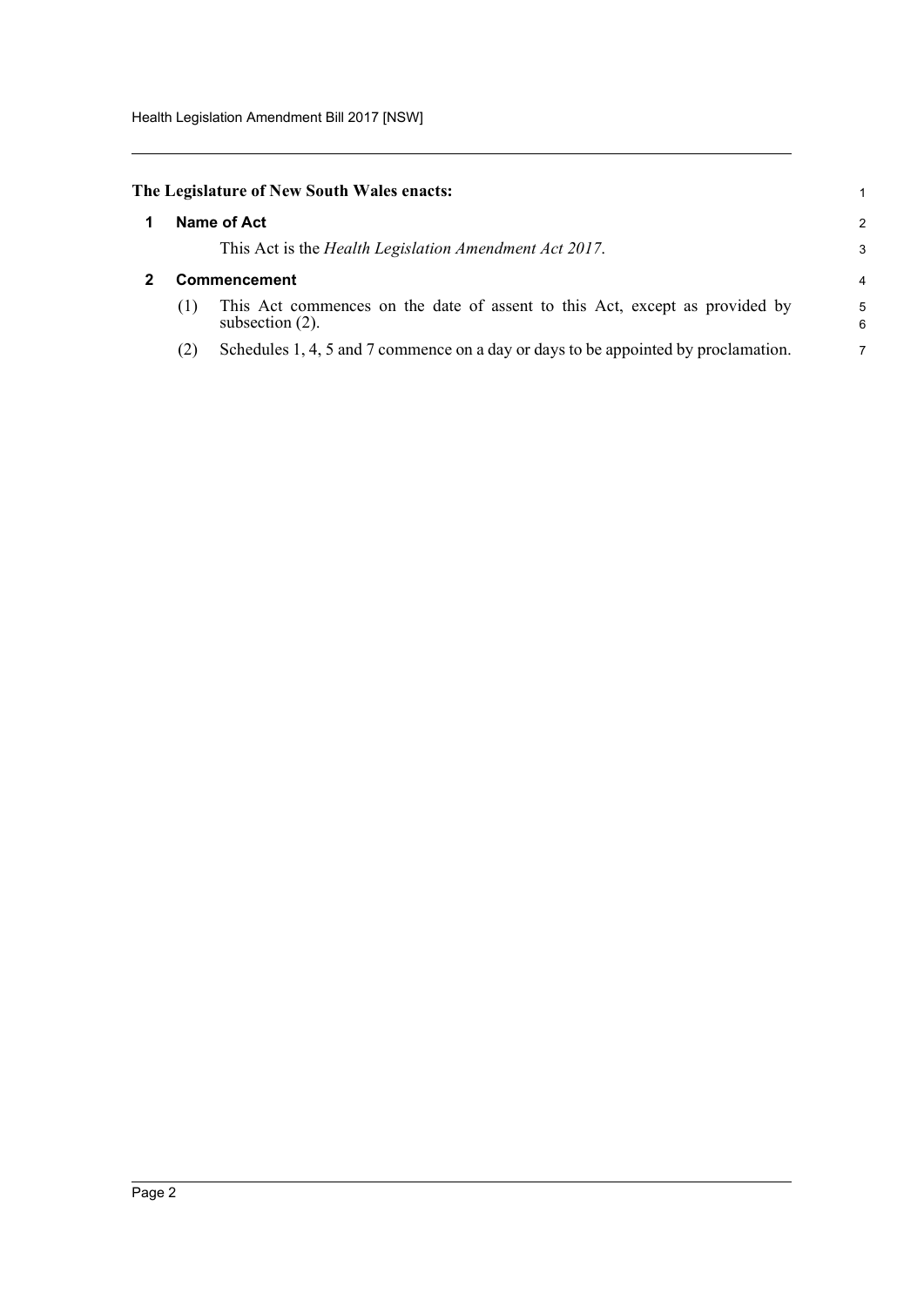<span id="page-8-0"></span>

| <b>Schedule 1</b> |                                                                     |                      | <b>Amendment of Health Administration Act 1982</b><br><b>No 135</b>                                                                                                                                                      | $\mathbf{1}$<br>$\overline{2}$ |
|-------------------|---------------------------------------------------------------------|----------------------|--------------------------------------------------------------------------------------------------------------------------------------------------------------------------------------------------------------------------|--------------------------------|
| [1]               | Part 2, Division 6C Root cause analysis teams<br>Omit the Division. |                      |                                                                                                                                                                                                                          |                                |
| [2]               | Part 2A                                                             | Insert after Part 2: |                                                                                                                                                                                                                          | 5<br>6                         |
|                   |                                                                     |                      | Part 2A Response to incidents                                                                                                                                                                                            | 7                              |
|                   |                                                                     | <b>Division 1</b>    | <b>Preliminary</b>                                                                                                                                                                                                       | 8                              |
|                   | 21A                                                                 |                      | <b>Definitions</b>                                                                                                                                                                                                       | 9                              |
|                   |                                                                     |                      | In this Part:                                                                                                                                                                                                            | 10                             |
|                   |                                                                     |                      | <i>assessor</i> means an assessor appointed under Division 2.                                                                                                                                                            | 11                             |
|                   |                                                                     |                      | <b>health practitioner</b> has the same meaning it has in the Health Practitioner<br>Regulation National Law (NSW).                                                                                                      | 12<br>13                       |
|                   |                                                                     |                      | <i>health service</i> includes any administrative or other service related to a health<br>service.                                                                                                                       | 14<br>15                       |
|                   |                                                                     |                      | <b>impairment</b> has the same meaning it has in the Health Practitioner Regulation<br>National Law (NSW).                                                                                                               | 16<br>17                       |
|                   |                                                                     |                      | <i>incident reviewer</i> —see section 21L.                                                                                                                                                                               | 18                             |
|                   |                                                                     |                      | <i>performance or impairment issue</i> , in relation to a health practitioner, means:                                                                                                                                    | 19                             |
|                   |                                                                     |                      | professional misconduct, unsatisfactory professional conduct or<br>(a)<br>unsatisfactory professional performance by the health practitioner, or                                                                         | 20<br>21                       |
|                   |                                                                     |                      | the health practitioner suffering from an impairment.<br>(b)                                                                                                                                                             | 22                             |
|                   |                                                                     |                      | professional misconduct and unsatisfactory professional conduct have the<br>same meanings as they have in Part 8 of the <i>Health Practitioner Regulation</i><br>National Law (NSW).                                     | 23<br>24<br>25                 |
|                   |                                                                     |                      | <i>relevant health services organisation—see section 21B.</i>                                                                                                                                                            | 26                             |
|                   |                                                                     |                      | <i>reportable incident</i> means an incident of a type prescribed by the regulations<br>or set out in a document adopted by the regulations.                                                                             | 27<br>28                       |
|                   |                                                                     |                      | serious adverse event review means a root cause analysis or any other type of<br>review prescribed by the regulations.                                                                                                   | 29<br>30                       |
|                   |                                                                     |                      | serious adverse event review team means a serious adverse event review team<br>appointed under Division 3.                                                                                                               | 31<br>32                       |
|                   |                                                                     |                      | unsatisfactory professional performance means professional performance<br>that is unsatisfactory within the meaning of Division 5 of Part 8 of the <i>Health</i><br>Practitioner Regulation National Law (NSW).          | 33<br>34<br>35                 |
|                   | 21B                                                                 |                      | Incidents to which Part applies                                                                                                                                                                                          | 36                             |
|                   |                                                                     |                      | This Part applies to the following incidents:                                                                                                                                                                            | 37                             |
|                   |                                                                     |                      | an incident involving the provision of a health service by a local health<br>(a)<br>district, in which case the <i>relevant health services organisation</i> in<br>respect of the incident is the local health district, | 38<br>39<br>40                 |
|                   |                                                                     |                      | an incident involving the provision of a health service by a statutory<br>(b)<br>health corporation prescribed by the regulations, in which case the                                                                     | 41<br>42                       |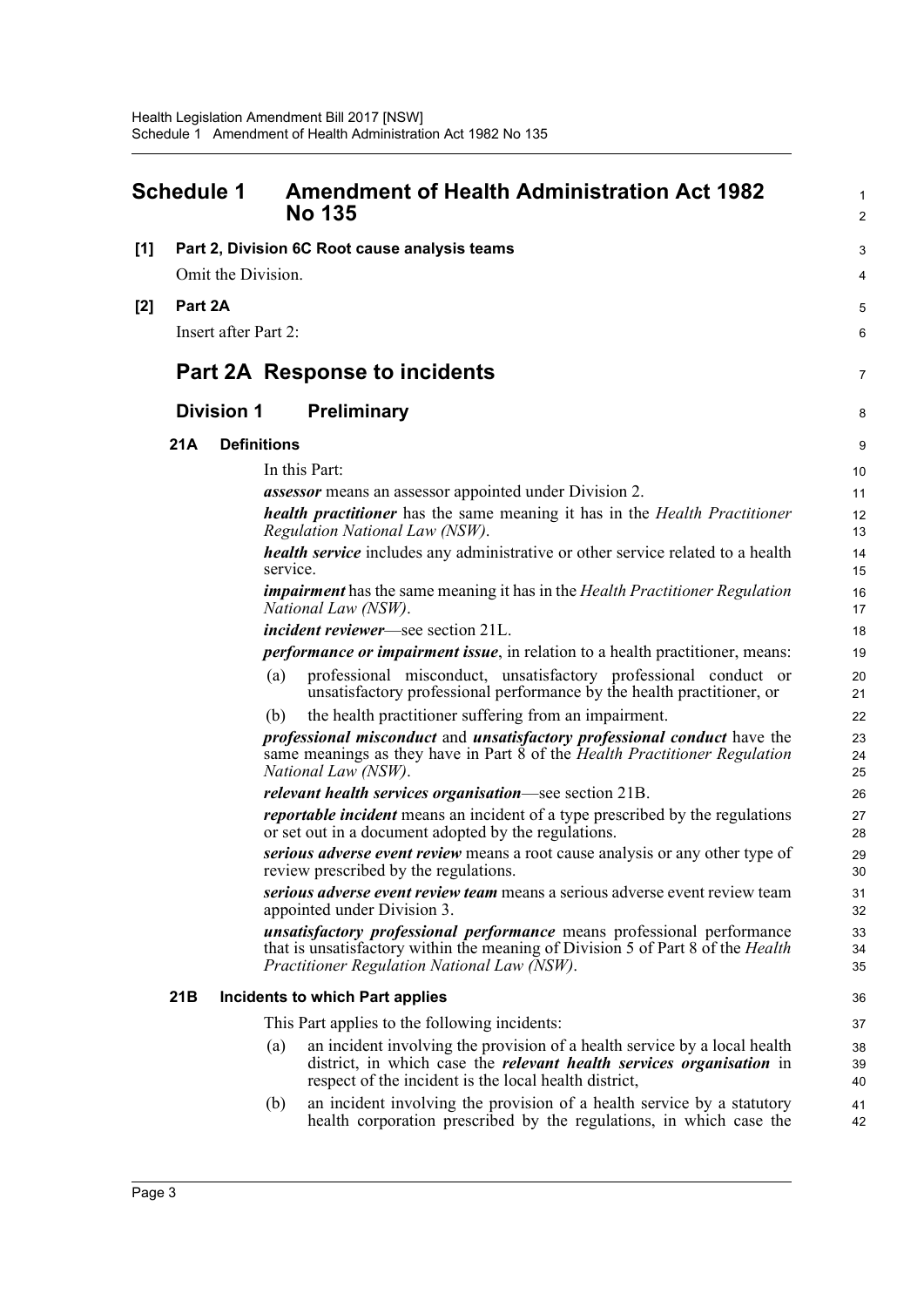*relevant health services organisation* in respect of the incident is the statutory health corporation,

12

- (c) an incident involving the provision of a health service by an affiliated health organisation prescribed by the regulations, in which case the *relevant health services organisation* in respect of the incident is the affiliated health organisation,
- (d) an incident involving the provision of a health service under Chapter 5A (Ambulance services) of the *Health Services Act 1997* or the provision of a service under Part 1A of Chapter 10 of that Act, in which case the *relevant health services organisation* in respect of the incident is the Health Secretary.

# **Division 2 Preliminary risk assessment**

### **21C Appointment of assessors to assess incidents**

- (1) When an incident is reported to the relevant health services organisation in respect of the incident, the organisation must appoint one or more assessors to carry out a preliminary risk assessment of the incident if:
	- (a) it is of the opinion that the incident is (or may be) a reportable incident, or
	- (b) the incident is not a reportable incident but may be the result of a serious systemic problem and the organisation is of the opinion that a preliminary risk assessment of the incident should be carried out.
- (2) Assessors may be appointed in response to a particular incident or otherwise.
- (3) The persons appointed as assessors in respect of an incident must (subject to the regulations) be persons that the relevant health services organisation reasonably considers can properly carry out a preliminary risk assessment of the incident.

#### **21D Functions of assessors in relation to incidents**

An assessor is to carry out a preliminary risk assessment of the incident and is to provide advice (in writing or otherwise) to the relevant health services organisation to assist the organisation in understanding the events comprising the incident and the measures required to appropriately manage the incident and remove or mitigate any risk.

#### **21E Immediate notification if person at risk**

An assessor must immediately advise the relevant health services organisation in writing if the assessor is of the opinion that the incident in respect of which the assessor was appointed raises matters that indicate a problem giving rise to a risk of serious or imminent harm to a person.

#### **21F Outcome of assessment of incidents**

- (1) A relevant health services organisation may only disclose an advice of an assessor or any information obtained from the advice as follows:
	- (a) to provide the advice to the Health Secretary,
	- (b) to notify any person or body authorised under section 23 of the incident,
	- (c) to advise a serious adverse event review team appointed to carry out a serious adverse event review of the incident to which the advice relates, 43 44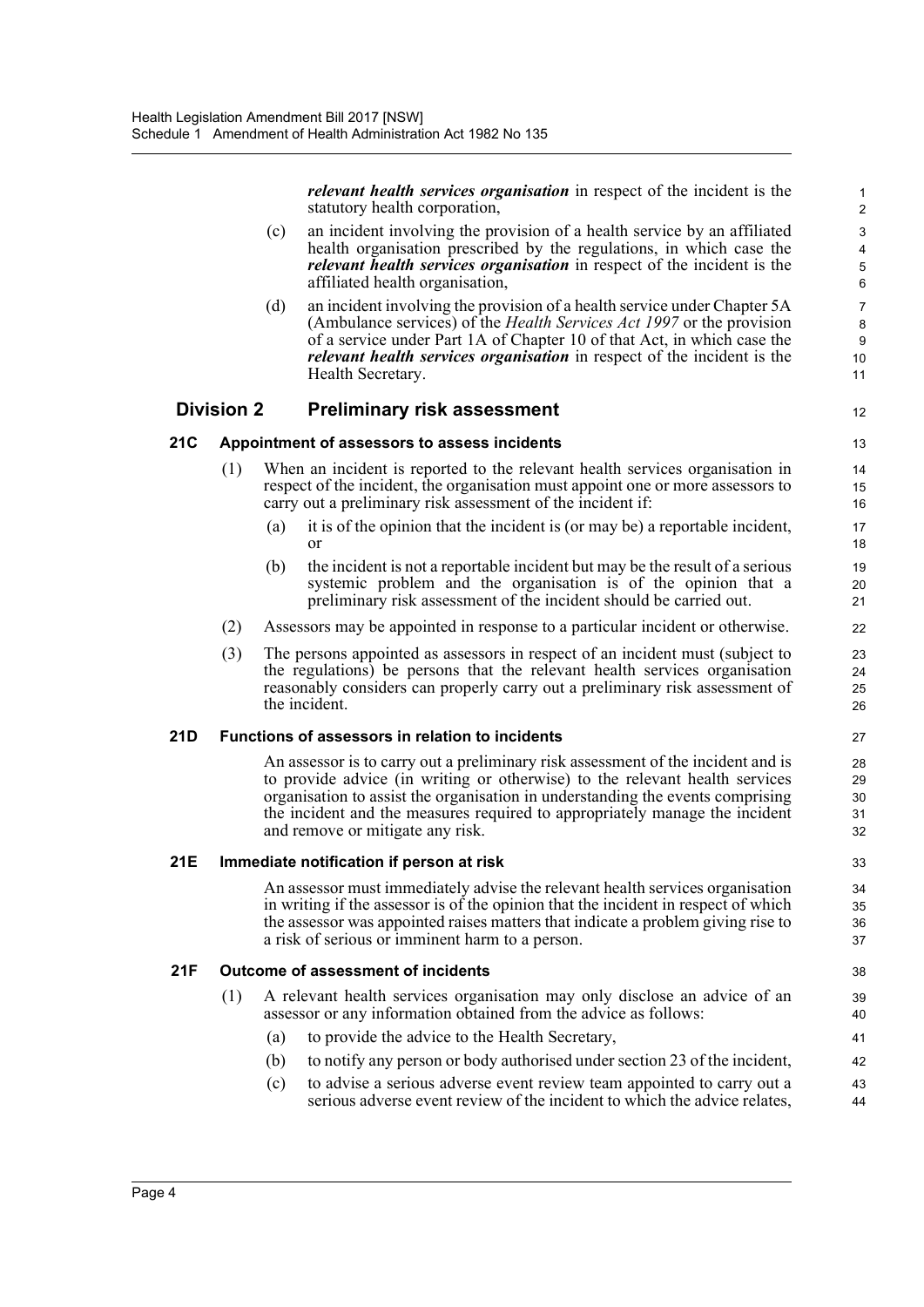|     |                   | (d) | to provide relevant information to a patient involved in the incident, a<br>family member or carer of the patient or a person nominated by any such                                                                                                                                                     | $\mathbf{1}$<br>$\boldsymbol{2}$ |
|-----|-------------------|-----|---------------------------------------------------------------------------------------------------------------------------------------------------------------------------------------------------------------------------------------------------------------------------------------------------------|----------------------------------|
|     |                   |     | patient, family member or carer,                                                                                                                                                                                                                                                                        | 3                                |
|     |                   | (e) | to a law enforcement agency or regulatory body,                                                                                                                                                                                                                                                         | 4                                |
|     |                   | (f) | in any other manner as may be prescribed by the regulations.                                                                                                                                                                                                                                            | 5                                |
|     | (2)               |     | A relevant health services organisation must take reasonable steps to not<br>disclose information that identifies a person (other than the patient involved in<br>the incident) when it provides information under subsection $(1)$ (d).                                                                | $\,6\,$<br>$\overline{7}$<br>8   |
|     | <b>Division 3</b> |     | Serious adverse event review                                                                                                                                                                                                                                                                            | 9                                |
| 21G |                   |     | Appointment of team to review incidents                                                                                                                                                                                                                                                                 | 10                               |
|     | (1)               |     | Following the preliminary risk assessment of an incident, the relevant health<br>services organisation in respect of the incident must appoint one or more<br>persons as a serious adverse event review team to carry out a serious adverse<br>event review of the incident if:                         | 11<br>12<br>13<br>14             |
|     |                   | (a) | the incident is a reportable incident, or                                                                                                                                                                                                                                                               | 15                               |
|     |                   | (b) | the incident is not a reportable incident but may be the result of a serious<br>systemic problem and the organisation is of the opinion that a serious<br>adverse event review of the incident should be carried out.                                                                                   | 16<br>17<br>18                   |
|     | (2)               |     | Despite subsection (1), a relevant health services organisation may, but is not<br>required to, appoint a serious adverse event review team to carry out a serious<br>adverse event review of an incident:                                                                                              | 19<br>20<br>21                   |
|     |                   | (a) | in circumstances prescribed by the regulations, or                                                                                                                                                                                                                                                      | 22                               |
|     |                   | (b) | if the Health Secretary has informed the organisation that the Health<br>Secretary intends to conduct a review of, or an inquiry into, the incident.                                                                                                                                                    | 23<br>24                         |
|     | (3)               |     | The persons appointed as a serious adverse event review team in respect of an<br>incident must (subject to the regulations) be persons that the relevant health<br>services organisation reasonably considers can properly carry out a serious<br>adverse event review of the incident.                 | 25<br>26<br>27<br>28             |
|     | (4)               |     | The relevant health services organisation is to cause a written record to be kept<br>of the persons appointed as a serious adverse event review team.                                                                                                                                                   | 29<br>30                         |
|     | (5)               |     | The Health Secretary may issue directions setting out the type of serious<br>adverse event review, and the manner in which the serious adverse event<br>review is to be carried out, in respect of an incident or a class of incidents.                                                                 | 31<br>32<br>33                   |
| 21H |                   |     | Serious adverse event review of incident                                                                                                                                                                                                                                                                | 34                               |
|     | (1)               |     | A serious adverse event review team is to carry out a serious adverse event<br>review of the incident in respect of which it was appointed.                                                                                                                                                             | 35<br>36                         |
|     | (2)               |     | A serious adverse event review team must, on completion of the serious<br>adverse event review of an incident, provide a report in writing to the relevant<br>health services organisation that sets out a description of the incident and<br>details of the following findings identified by the team: | 37<br>38<br>39<br>40             |
|     |                   | (a) | how the incident occurred,                                                                                                                                                                                                                                                                              | 41                               |
|     |                   | (b) | any factors that caused or contributed to the incident,                                                                                                                                                                                                                                                 | 42                               |
|     |                   | (c) | any procedures, practices or systems that could be reviewed (areas for<br><i>review findings</i> ) for the purposes of a recommendations report.                                                                                                                                                        | 43<br>44                         |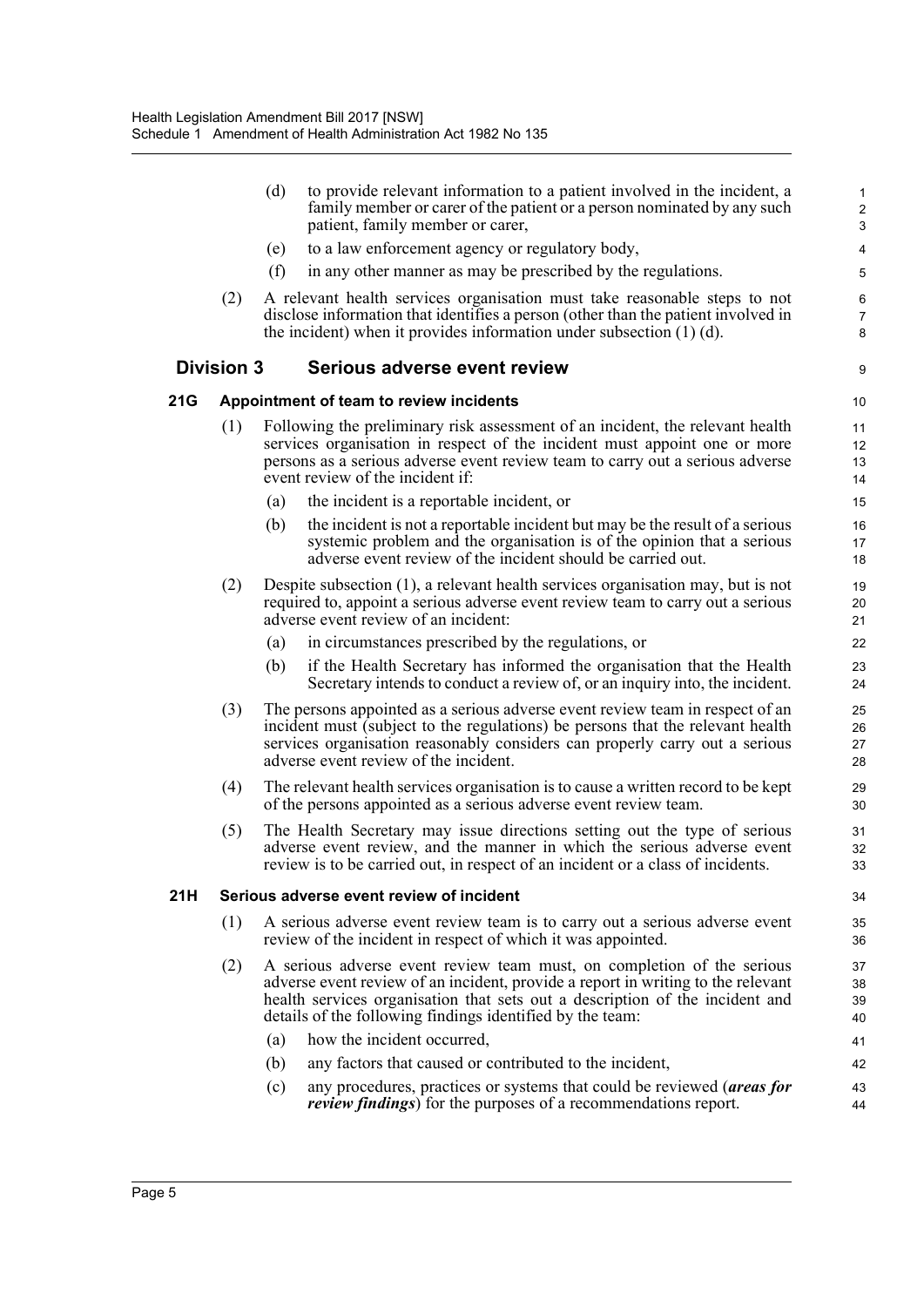- (3) After considering the findings of the serious adverse event review team, the relevant health services organisation may (and must if the findings include areas for review findings) direct the team to prepare a report (a *recommendations report*) setting out its recommendations (if any) as to the need for changes or improvements in relation to a procedure, practice or system (including clinical redesign) arising out of the incident.
- (4) The relevant health services organisation may, for the purposes of the preparation of a recommendations report, appoint additional persons to the serious adverse event review team.
- (5) The serious adverse event review team must provide the recommendations report in writing to the relevant health services organisation.
- (6) Subject to section 21O (Information not to be given in evidence), the contents of a report of a reviewer under this section may be disclosed to any person and used for any purpose.

## **21I Immediate notification if person at risk**

A serious adverse event review team must immediately advise the relevant health services organisation in writing if it is of the opinion that the incident in respect of which it was appointed raises matters that indicate a problem giving rise to a risk of serious or imminent harm to a person.

## **21J Notification about performance or impairment of health practitioner**

- (1) A serious adverse event review team must advise the relevant health services organisation in writing as soon as practicable once it is of the opinion that the incident in respect of which it was appointed raises matters that may involve a performance or impairment issue (other than unsatisfactory professional performance) in relation to a health practitioner.
- (2) A serious adverse event review team may advise the relevant health services organisation in writing if it is of the opinion that the incident raises matters that may involve unsatisfactory professional performance by a health practitioner.
- (3) A written advice under this section must disclose the identity of the health practitioner to whom the notification relates (regardless of whether the health practitioner consents to the disclosure) and the nature of the concern, and specify whether the notification relates to:
	- (a) professional misconduct, unsatisfactory professional conduct or unsatisfactory professional performance by the health practitioner, or
	- (b) the health practitioner suffering from an impairment.

## **21K Discontinuing serious adverse event review**

- (1) The relevant health services organisation may authorise a serious adverse event review team to discontinue taking any further steps in relation to a serious adverse event review of an incident:
	- (a) if advice has been provided to the organisation under section 21J (Notification about performance or impairment of health practitioner) and the organisation is of the opinion that the incident was substantially caused by a performance or impairment issue in relation to a health practitioner and the team is not likely to identify any other root causes, contributory factors or system improvements, or
	- (b) in circumstances prescribed by the regulations.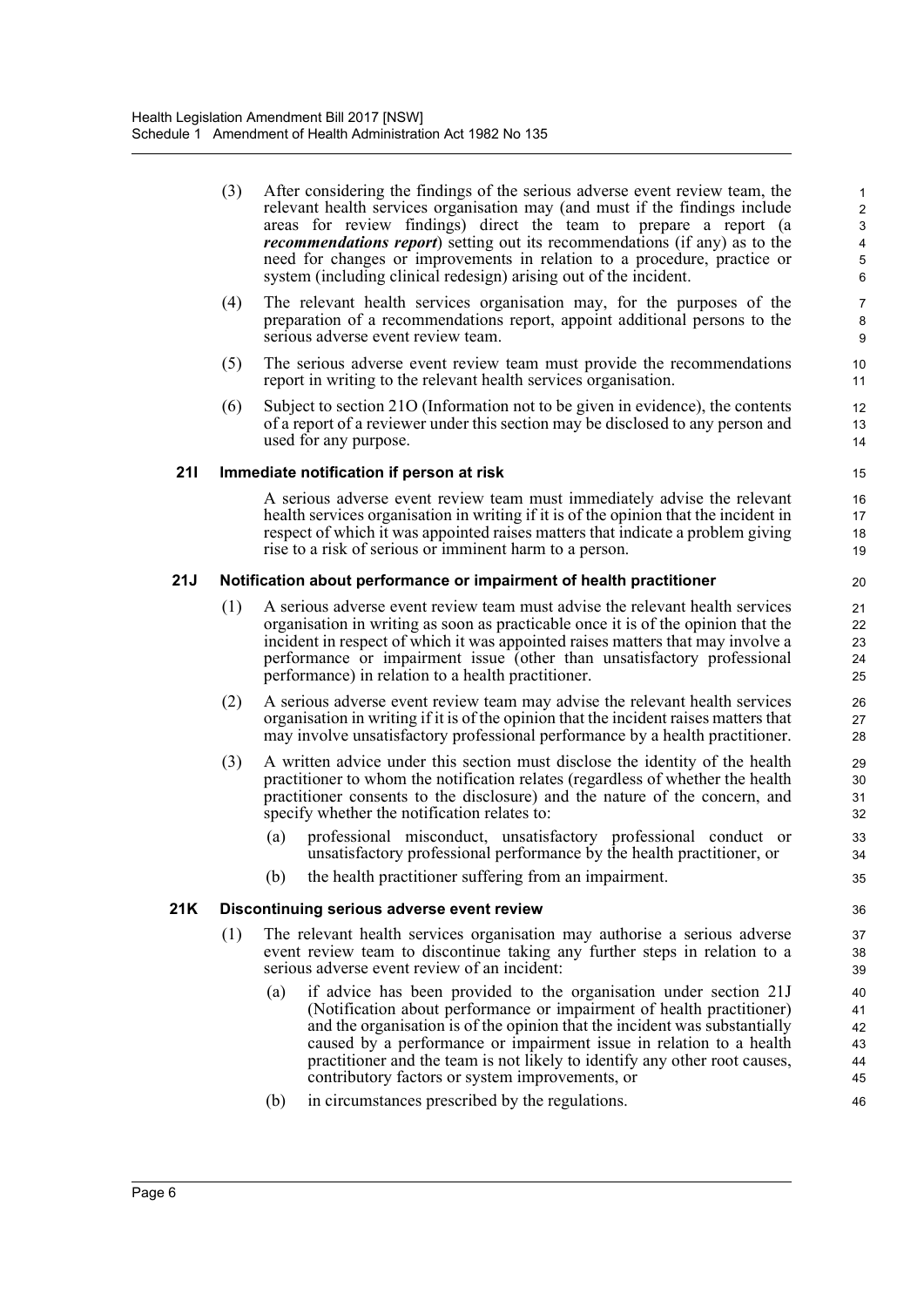| (2) A serious adverse event review team that is authorised under this section may,   |
|--------------------------------------------------------------------------------------|
|                                                                                      |
| if it considers it to be appropriate, determine to take no further steps in relation |
| to the serious adverse event review and in such a case may discontinue the           |
| review.                                                                              |
|                                                                                      |

5

## **Division 4 Incident reviewers**

## **21L Meaning of "incident reviewer"**

In this Part:

*incident reviewer* means a member of a serious adverse event review team or an assessor.

### **21M Restrictions on incident reviewers**

- (1) An incident reviewer does not have authority to carry out an investigation relating to the competence of an individual in providing services.
- (2) Except as otherwise provided by or under this Part, an advice or report furnished by a serious adverse event review team must not disclose:
	- (a) the name or address of an individual who is a provider or recipient of services unless the individual has consented in writing to that disclosure, or
	- (b) as far as is practicable, any other material that identifies, or may lead to the identification of, such an individual.
- (3) An incident reviewer is to act in a fair and reasonable manner in the exercise of his or her functions as an incident reviewer.

#### **21N Disclosure of information**

A person who is or was an incident reviewer must not make a record of, or divulge or communicate to any person, any information acquired by the person as such a reviewer, except:

- (a) for the purpose of exercising the functions of an incident reviewer, or
- (b) for the purpose of any advice provided as an incident reviewer, or
- (c) for the purpose of any advice or report under this Part, or
- (d) in accordance with the regulations.

Maximum penalty: 50 penalty units.

#### **21O Information not to be given in evidence**

- (1) A person is neither competent nor compellable to produce any document or disclose any communication (or to disclose any information that the person obtained from any such document or communication) to a court, tribunal, board, person or body if the document was prepared, or the communication was made, for the dominant purpose of the exercise of a function under this Part by an incident reviewer.
- (2) This section does not apply to a requirement made:
	- (a) in proceedings in respect of any act or omission by an incident reviewer, or
	- (b) by a person or body who has been approved by the Health Secretary to carry out a review or audit of an assessment or review by an incident reviewer.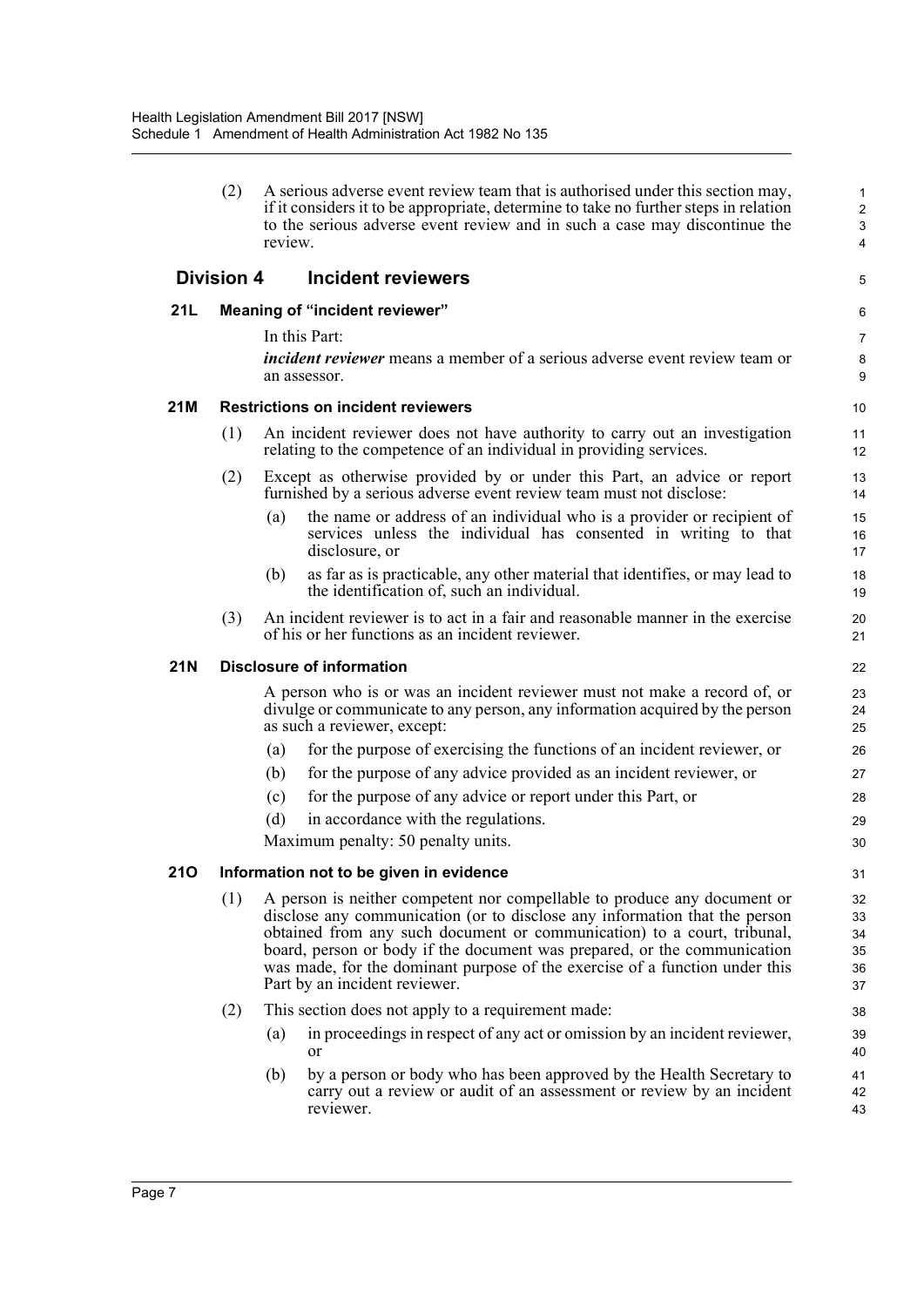## **21P Advice and reports not to be admitted in evidence**

(1) Evidence as to the contents of an advice or report of an incident reviewer cannot be adduced or admitted in any proceedings.

22

(2) Subsection (1) does not apply to proceedings in respect of any act or omission by an incident reviewer.

#### **21Q Personal liability of incident reviewers**

- (1) Anything done by an incident reviewer or any person acting under the direction of an incident reviewer, in good faith for the purposes of the exercise of the incident reviewer's functions, does not subject the incident reviewer or person personally to any action, liability, claim or demand.
- (2) Without limiting subsection (1), an incident reviewer has qualified privilege in proceedings for defamation in respect of:
	- (a) any statement made orally or in writing in the exercise of the functions of an incident reviewer, or
	- (b) the contents of any advice or report or other information published by an incident reviewer.
- (3) An incident reviewer is, and is entitled to be, indemnified in respect of any costs incurred in defending proceedings in respect of a liability against which the reviewer is protected by this section by the relevant health services organisation in respect of the incident for which the incident reviewer was appointed.

## **Division 5 Miscellaneous**

#### **21R When incident is reported to relevant health services organisation**

- (1) An incident is reported to a relevant health services organisation (other than the Health Secretary) when the incident is reported to:
	- (a) the chief executive of the organisation, or
	- (b) if the incident reporting procedures of the organisation specify another person to whom incidents are to be reported—that other person.
- (2) An incident is reported to the Health Secretary when it is reported to the Health Secretary or to a person nominated by the Health Secretary for the purposes of this Part.

#### **21S Regulations for purposes of Part**

The regulations may make provision for or with respect to the following:

- (a) the appointment of persons as members of a serious adverse event review team or as assessors,
- (b) the functions of incident reviewers and the manner in which they are to exercise those functions,
- (c) the procedures of a preliminary risk assessment or a serious adverse event review,
- (d) permitting or requiring incident reviewers or a relevant health services organisation to make specified information (including personal information and health information) available to the public,
- (e) permitting or requiring incident reviewers to furnish reports concerning their activities to the Minister and to relevant health services organisations,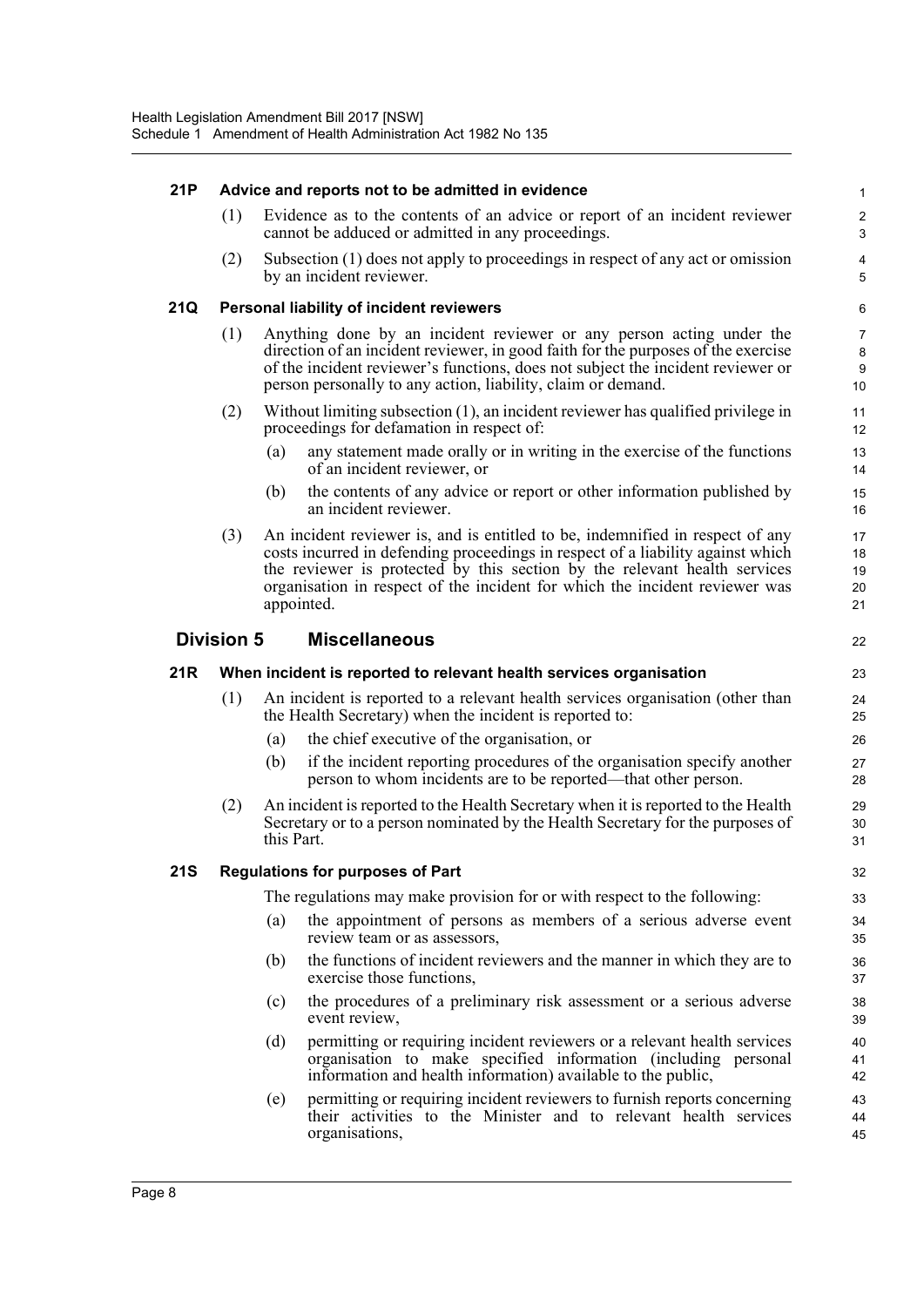|     |        | (f)                       | the carrying out of reviews or audits of any preliminary risk assessment<br>or serious adverse event review.                                                                                                                                                                                                                                                            | 1<br>$\overline{a}$        |
|-----|--------|---------------------------|-------------------------------------------------------------------------------------------------------------------------------------------------------------------------------------------------------------------------------------------------------------------------------------------------------------------------------------------------------------------------|----------------------------|
| [3] |        |                           | Schedule 2 Savings, transitional and other provisions                                                                                                                                                                                                                                                                                                                   | 3                          |
|     |        |                           | Insert at the end of clause $13(1)$ :                                                                                                                                                                                                                                                                                                                                   |                            |
|     |        |                           | any Act that amends this Act                                                                                                                                                                                                                                                                                                                                            | 5                          |
| [4] |        | Schedule 2, Part 4        |                                                                                                                                                                                                                                                                                                                                                                         | 6                          |
|     |        | Insert after Part 3:      |                                                                                                                                                                                                                                                                                                                                                                         | 7                          |
|     | Part 4 |                           | Provisions consequent on enactment of Health<br><b>Legislation Amendment Act 2017</b>                                                                                                                                                                                                                                                                                   | 8<br>9                     |
|     | 20     | <b>Definition</b>         |                                                                                                                                                                                                                                                                                                                                                                         | 10                         |
|     |        |                           | In this Part:                                                                                                                                                                                                                                                                                                                                                           | 11                         |
|     |        |                           | amending Act means the Health Legislation Amendment Act 2017.                                                                                                                                                                                                                                                                                                           | 12                         |
|     | 21     | <b>Existing incidents</b> |                                                                                                                                                                                                                                                                                                                                                                         | 13                         |
|     |        |                           | Part 2A of this Act extends to an incident that occurred before the<br>commencement of that Part.                                                                                                                                                                                                                                                                       | 14<br>15                   |
|     | 22     | <b>Existing RCA teams</b> |                                                                                                                                                                                                                                                                                                                                                                         | 16                         |
|     |        |                           | Despite clause 21, Part 2A of this Act does not extend to an incident if an RCA<br>team has been appointed in relation to the incident before the commencement<br>of that Part and in such a case Division 6C of Part 2, as in force immediately<br>before its repeal, continues to apply to and in respect of the RCA team.                                            | 17<br>18<br>19<br>20       |
|     | 23     |                           | <b>Disclosure of information</b>                                                                                                                                                                                                                                                                                                                                        | 21                         |
|     |        |                           | Section 21N extends to a person who was a member of an RCA team before<br>the commencement of that section in the same way as it applies to an incident<br>reviewer but only in respect of information that the person was not able to<br>make a record of, or divulge or communicate to any person under section 20P<br>immediately before the repeal of that section. | 22<br>23<br>24<br>25<br>26 |
|     | 24     |                           | Information not to be given in evidence                                                                                                                                                                                                                                                                                                                                 | 27                         |
|     |        |                           | Section 21O extends to:                                                                                                                                                                                                                                                                                                                                                 | 28                         |
|     |        | (a)                       | a document that was prepared, or a communication that was made,<br>before the commencement of that section for the dominant purpose of<br>the conduct of an investigation by an RCA team, and                                                                                                                                                                           | 29<br>30<br>31             |
|     |        | (b)                       | proceedings that are pending on that commencement.                                                                                                                                                                                                                                                                                                                      | 32                         |
|     | 25     |                           | Notifications and reports of former RCA teams not to be admitted in evidence                                                                                                                                                                                                                                                                                            | 33                         |
|     |        |                           | Section 21P extends to:                                                                                                                                                                                                                                                                                                                                                 | 34                         |
|     |        | (a)                       | a notification that was given, or a report that was prepared, before the<br>commencement of that section by an RCA team, and                                                                                                                                                                                                                                            | 35<br>36                   |
|     |        | (b)                       | proceedings that are pending on that commencement.                                                                                                                                                                                                                                                                                                                      | 37                         |
|     | 26     |                           | Personal liability of members of former RCA teams                                                                                                                                                                                                                                                                                                                       | 38                         |
|     |        |                           | Section 21Q extends to a person who was a member of an RCA team before<br>the commencement of that section or to a person acting under the direction of                                                                                                                                                                                                                 | 39<br>40                   |
|     |        |                           |                                                                                                                                                                                                                                                                                                                                                                         |                            |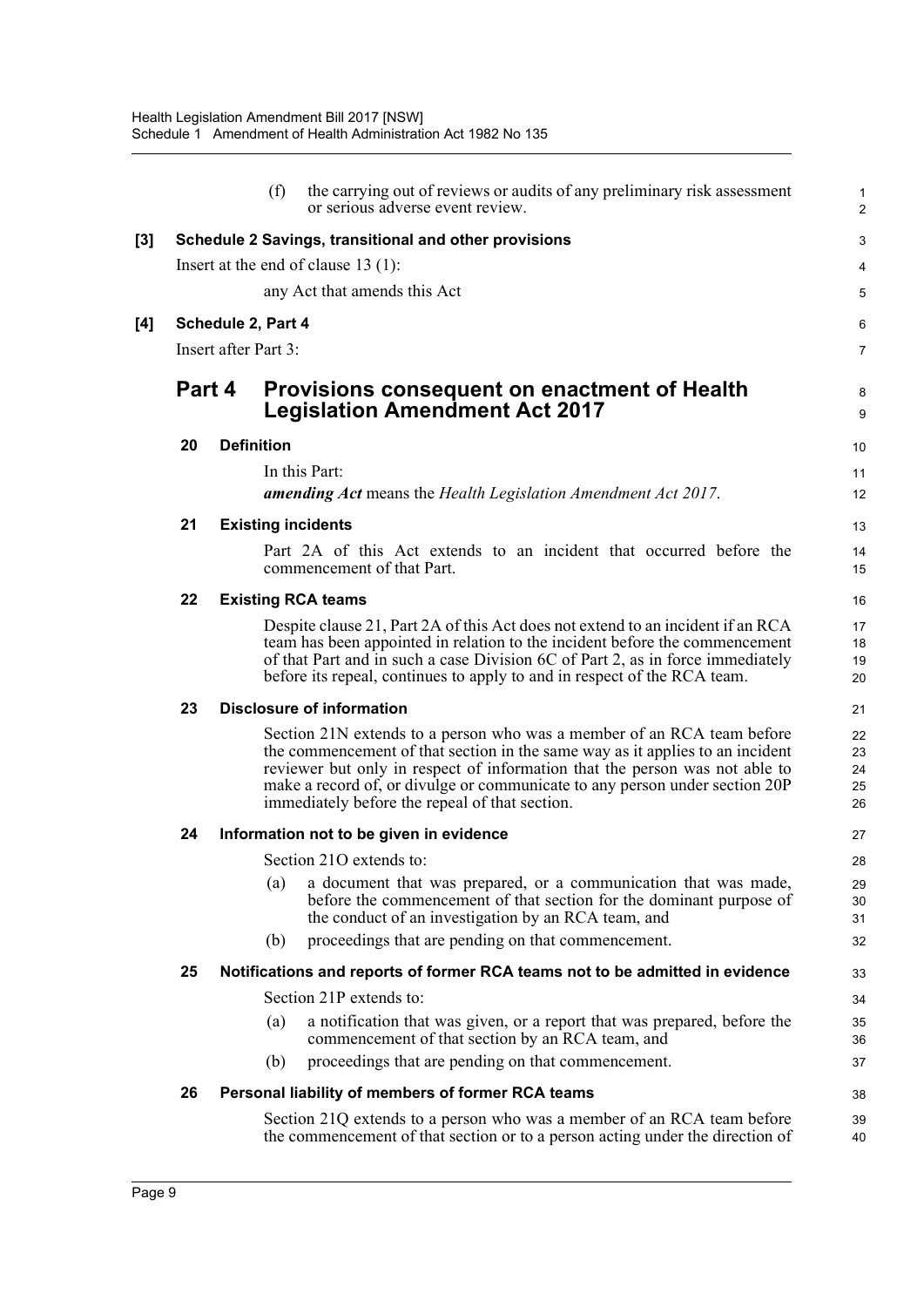any such person in the same way as that section applies to an incident reviewer or any person acting under the direction of an incident reviewer.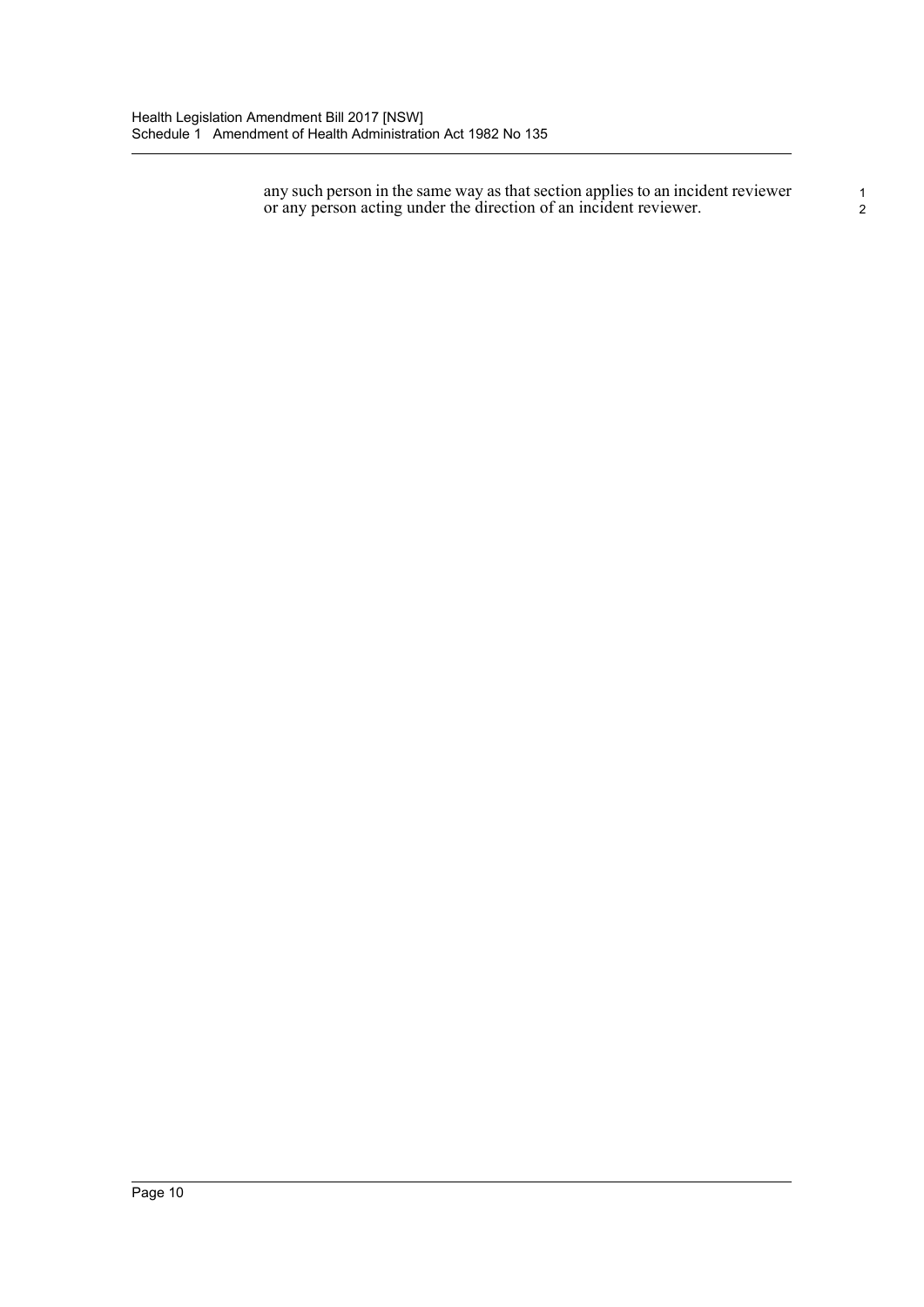<span id="page-16-0"></span>

|     | <b>Schedule 2</b>                                    |                                                     | <b>Amendment of Health Services Act 1997 No 154</b>                                                                                                                                                                                 | 1                    |  |  |
|-----|------------------------------------------------------|-----------------------------------------------------|-------------------------------------------------------------------------------------------------------------------------------------------------------------------------------------------------------------------------------------|----------------------|--|--|
| [1] | Section 28 Functions of local health district boards |                                                     |                                                                                                                                                                                                                                     |                      |  |  |
|     |                                                      | Insert at the end of the section:                   |                                                                                                                                                                                                                                     | 3                    |  |  |
|     | (2)                                                  |                                                     | A local health district board must not exercise a function in a way that is<br>inconsistent with the exercise of a function by the Health Secretary (including<br>a function that has been delegated to the Health Secretary).      | 4<br>5<br>6          |  |  |
| [2] |                                                      | <b>Section 67C Ambulance Service Advisory Board</b> |                                                                                                                                                                                                                                     | 7                    |  |  |
|     |                                                      |                                                     | Omit "Ambulance Services Advisory Council" from section 67C (1).                                                                                                                                                                    | 8                    |  |  |
|     |                                                      |                                                     | Insert instead "Ambulance Service Advisory Board (the <i>Advisory Board</i> )".                                                                                                                                                     | 9                    |  |  |
| [3] |                                                      | Section 67C (2), (5), (6) and (7)                   |                                                                                                                                                                                                                                     | 10                   |  |  |
|     |                                                      |                                                     | Omit "Advisory Council" wherever occurring. Insert instead "Advisory Board".                                                                                                                                                        | 11                   |  |  |
| [4] | Section 67C (2) (b)                                  |                                                     |                                                                                                                                                                                                                                     | 12                   |  |  |
|     |                                                      | Omit "Minister". Insert instead "Health Secretary". |                                                                                                                                                                                                                                     | 13                   |  |  |
| [5] | Section 67C (3)                                      |                                                     |                                                                                                                                                                                                                                     | 14                   |  |  |
|     | Omit section 67C (3) and (4). Insert instead:        |                                                     |                                                                                                                                                                                                                                     |                      |  |  |
|     | (3)                                                  | one or more of the following areas:                 | The persons appointed as members of the Advisory Board are to be persons<br>who, in the opinion of the Health Secretary, have expertise and experience in                                                                           | 16<br>17<br>18       |  |  |
|     |                                                      | health management,<br>(a)                           |                                                                                                                                                                                                                                     | 19                   |  |  |
|     |                                                      | financial management,<br>(b)                        |                                                                                                                                                                                                                                     | 20                   |  |  |
|     |                                                      | (c)                                                 | clinical paramedic services or other health services,                                                                                                                                                                               | 21                   |  |  |
|     |                                                      | (d)<br>business management.                         |                                                                                                                                                                                                                                     | 22                   |  |  |
| [6] |                                                      | <b>Section 121H Termination of employment</b>       |                                                                                                                                                                                                                                     | 23                   |  |  |
|     |                                                      | Omit section 121H (5). Insert instead:              |                                                                                                                                                                                                                                     | 24                   |  |  |
|     | (5)                                                  | concurrence of, the Health Secretary.               | The employer of a NSW Health Service senior executive may not terminate<br>the employment of the executive under this section or section $68(2)$ of the<br>Government Sector Employment Act 2013 unless the employer is, or has the | 25<br>26<br>27<br>28 |  |  |
| [7] | Schedule 6, heading                                  |                                                     |                                                                                                                                                                                                                                     | 29                   |  |  |
|     |                                                      | Omit "Ambulance Services Advisory Council".         |                                                                                                                                                                                                                                     | 30                   |  |  |
|     |                                                      | Insert instead "Ambulance Service Advisory Board".  |                                                                                                                                                                                                                                     | 31                   |  |  |
| [8] | <b>Schedule 6</b>                                    |                                                     |                                                                                                                                                                                                                                     | 32                   |  |  |
|     |                                                      |                                                     | Omit "Advisory Council" wherever occurring. Insert instead "Advisory Board".                                                                                                                                                        | 33                   |  |  |
| [9] | <b>Schedule 6</b>                                    |                                                     |                                                                                                                                                                                                                                     | 34                   |  |  |
|     |                                                      |                                                     | Omit "Minister" wherever occurring. Insert instead "Health Secretary".                                                                                                                                                              | 35                   |  |  |
|     |                                                      |                                                     |                                                                                                                                                                                                                                     |                      |  |  |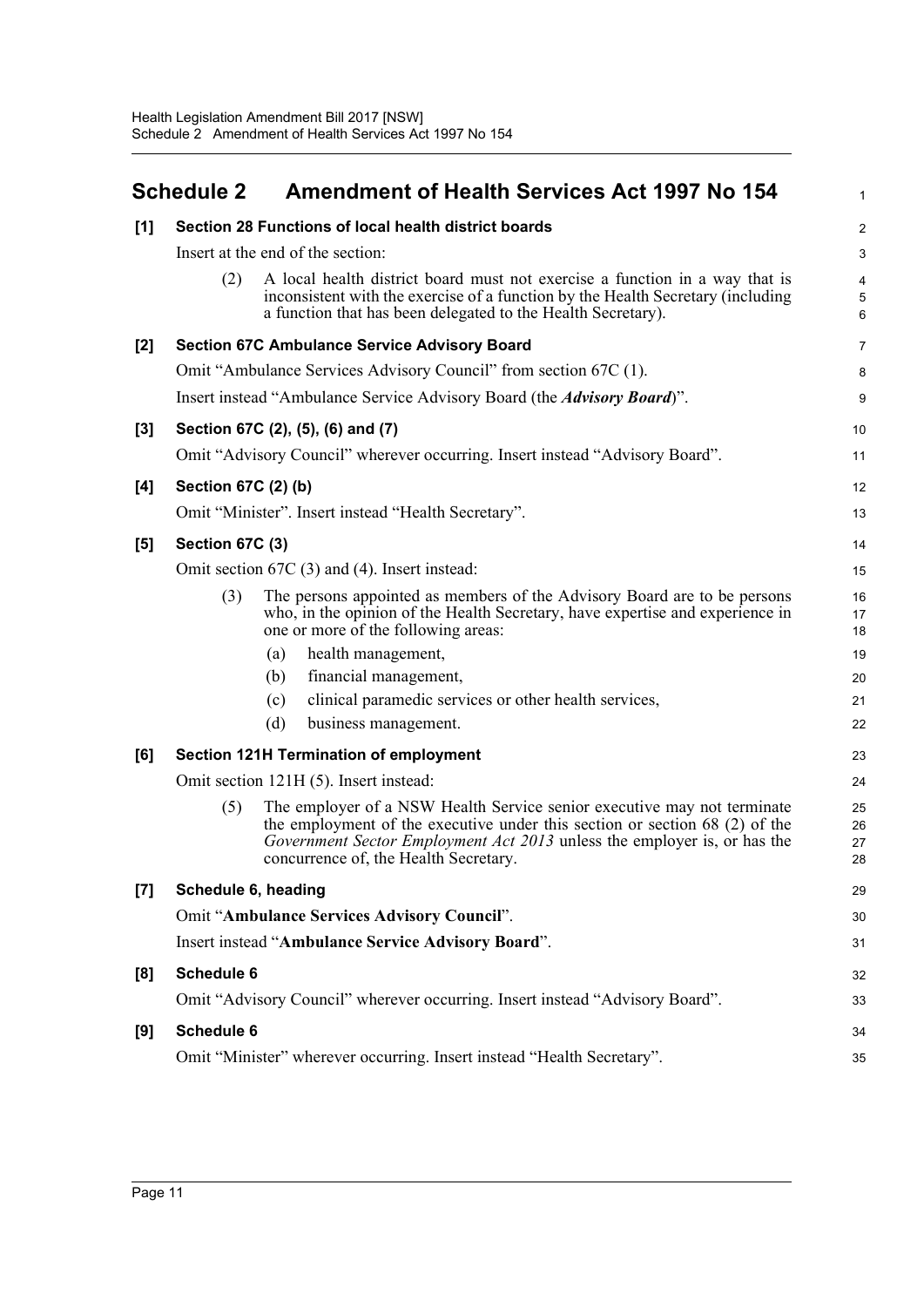| $[10]$ | Schedule 6, clause 4                                                           |                       |                                                                                                                                                                                                                                             |                      |  |  |
|--------|--------------------------------------------------------------------------------|-----------------------|---------------------------------------------------------------------------------------------------------------------------------------------------------------------------------------------------------------------------------------------|----------------------|--|--|
|        |                                                                                |                       | Omit the clause. Insert instead:                                                                                                                                                                                                            | $\overline{c}$       |  |  |
|        | 4                                                                              | <b>Term of office</b> |                                                                                                                                                                                                                                             | 3                    |  |  |
|        |                                                                                |                       | An appointed member holds office, subject to this Schedule, for such period<br>not exceeding 4 years as may be specified in the instrument of appointment of<br>the member, but is eligible (if otherwise qualified) for re-appointment.    | 4<br>5<br>6          |  |  |
| $[11]$ | <b>Schedule 6</b>                                                              |                       |                                                                                                                                                                                                                                             | 7                    |  |  |
|        | Omit "the Council" wherever occurring. Insert instead "the Board".             |                       |                                                                                                                                                                                                                                             |                      |  |  |
| [12]   | Schedule 7 Savings, transitional and other provisions                          |                       |                                                                                                                                                                                                                                             |                      |  |  |
|        | Insert at the end of the Schedule, with appropriate Part and clause numbering: |                       |                                                                                                                                                                                                                                             |                      |  |  |
|        | <b>Part</b>                                                                    |                       | Provisions consequent on enactment of Health<br><b>Legislation Amendment Act 2017</b>                                                                                                                                                       | 11<br>12             |  |  |
|        |                                                                                |                       | <b>Existing members of Ambulance Services Advisory Council</b>                                                                                                                                                                              | 13                   |  |  |
|        |                                                                                |                       | A person who is a member of the Ambulance Services Advisory Council does<br>not cease to be a member on the commencement of Schedule 2 to the <i>Health</i><br>Legislation Amendment Act 2017 (the <b>amending Act</b> ) despite any of the | 14<br>15<br>16<br>17 |  |  |
|        |                                                                                | following:            |                                                                                                                                                                                                                                             |                      |  |  |
|        |                                                                                | (a)                   | the renaming of that Council as the Ambulance Service Advisory<br>Board,                                                                                                                                                                    | 18<br>19             |  |  |
|        |                                                                                | (b)                   | the person having been appointed by the Minister rather than the Health<br>Secretary,                                                                                                                                                       | 20<br>21             |  |  |
|        |                                                                                | (c)                   | the person not having any of the expertise or experience required by<br>section $67C(3)$ , as substituted by the amending Act.                                                                                                              | 22<br>23             |  |  |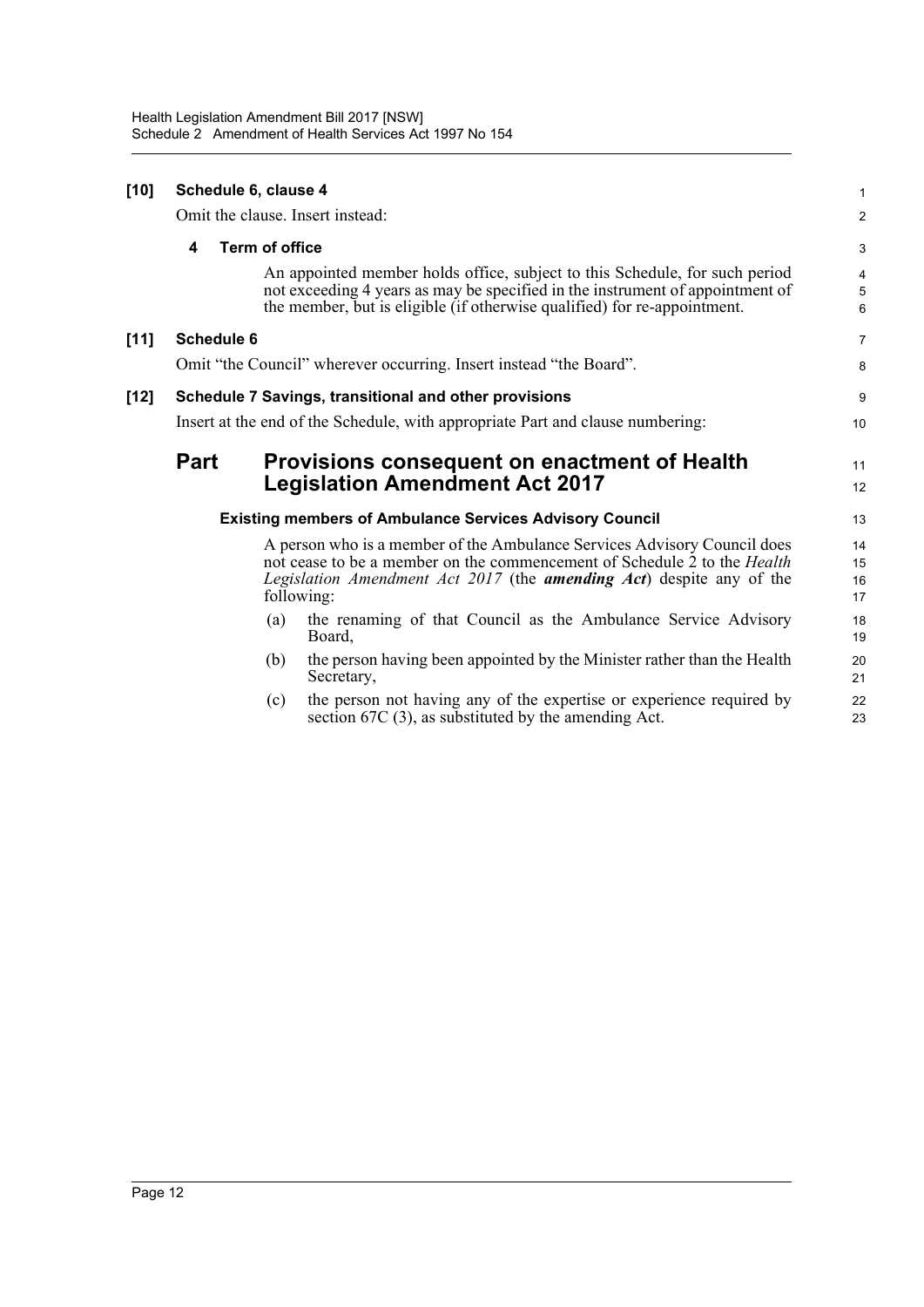<span id="page-18-0"></span>

|       | <b>Schedule 3</b>                              | <b>Amendment of Human Tissue Act 1983 No 164</b>                                                                                                                                                                                                                                                                                                                                                                                                                                                                                                                                                                                                                                                                                                                                                                                                                         | $\mathbf{1}$                                                               |  |  |
|-------|------------------------------------------------|--------------------------------------------------------------------------------------------------------------------------------------------------------------------------------------------------------------------------------------------------------------------------------------------------------------------------------------------------------------------------------------------------------------------------------------------------------------------------------------------------------------------------------------------------------------------------------------------------------------------------------------------------------------------------------------------------------------------------------------------------------------------------------------------------------------------------------------------------------------------------|----------------------------------------------------------------------------|--|--|
| [1]   | <b>Section 4 Definitions</b>                   |                                                                                                                                                                                                                                                                                                                                                                                                                                                                                                                                                                                                                                                                                                                                                                                                                                                                          | $\overline{2}$                                                             |  |  |
|       |                                                | Omit the definition of <b>Director-General</b> from section $4(1)$ . Insert in alphabetical order:<br><b>Health Secretary</b> means the Secretary of the Ministry of Health.                                                                                                                                                                                                                                                                                                                                                                                                                                                                                                                                                                                                                                                                                             | 3<br>$\overline{\mathbf{4}}$                                               |  |  |
| $[2]$ |                                                | Sections 4 (1) (definition of "governing body"), 21C (1) and (5), 27A, 33A (1) and (2),<br>33l (2), (3) and (7) (b), 33J (1), (3) and (5) and 37A (2)–(6)                                                                                                                                                                                                                                                                                                                                                                                                                                                                                                                                                                                                                                                                                                                | 5<br>$6\phantom{1}$                                                        |  |  |
|       |                                                | Omit "Director-General" wherever occurring. Insert instead "Health Secretary".                                                                                                                                                                                                                                                                                                                                                                                                                                                                                                                                                                                                                                                                                                                                                                                           | $\overline{7}$                                                             |  |  |
| [3]   |                                                | Sections 4 (7) (b) and 21Z (2) (b)                                                                                                                                                                                                                                                                                                                                                                                                                                                                                                                                                                                                                                                                                                                                                                                                                                       | 8                                                                          |  |  |
|       |                                                | Omit "Director-General" wherever occurring. Insert instead "Secretary".                                                                                                                                                                                                                                                                                                                                                                                                                                                                                                                                                                                                                                                                                                                                                                                                  | 9                                                                          |  |  |
| [4]   | Section 27 Effect of authority under this Part |                                                                                                                                                                                                                                                                                                                                                                                                                                                                                                                                                                                                                                                                                                                                                                                                                                                                          |                                                                            |  |  |
|       | Omit section 27 (1A). Insert instead:          |                                                                                                                                                                                                                                                                                                                                                                                                                                                                                                                                                                                                                                                                                                                                                                                                                                                                          |                                                                            |  |  |
|       | (1A)                                           | Without limiting subsection (1), an authority under this Part which authorises<br>the removal of tissue for one or more of the following purposes (whether or<br>not it authorises the removal of tissue for any other purpose) is sufficient<br>authority for a person other than a medical practitioner to remove tissue from<br>the body of the deceased person referred to in the authority for that purpose if<br>the person removing the tissue is appointed, in writing, by the Health Secretary<br>to remove tissue under this section for that purpose and is not the person by<br>whom the authority was given:<br>(a)<br>corneal transplantation,<br>(b)<br>skin transplantation,<br>the transplantation of cardiovascular tissue,<br>(c)<br>the transplantation of musculoskeletal tissue,<br>(d)<br>any other purpose prescribed by the regulations.<br>(e) | 12<br>13<br>14<br>15<br>16<br>17<br>18<br>19<br>20<br>21<br>22<br>23<br>24 |  |  |
| [5]   |                                                | <b>Section 39 Regulations</b>                                                                                                                                                                                                                                                                                                                                                                                                                                                                                                                                                                                                                                                                                                                                                                                                                                            | 25                                                                         |  |  |
|       |                                                | Omit "Director-General of the Department of Health" from section 39 (1A) (c).                                                                                                                                                                                                                                                                                                                                                                                                                                                                                                                                                                                                                                                                                                                                                                                            | 26                                                                         |  |  |
|       |                                                | Insert instead "Health Secretary".                                                                                                                                                                                                                                                                                                                                                                                                                                                                                                                                                                                                                                                                                                                                                                                                                                       | 27                                                                         |  |  |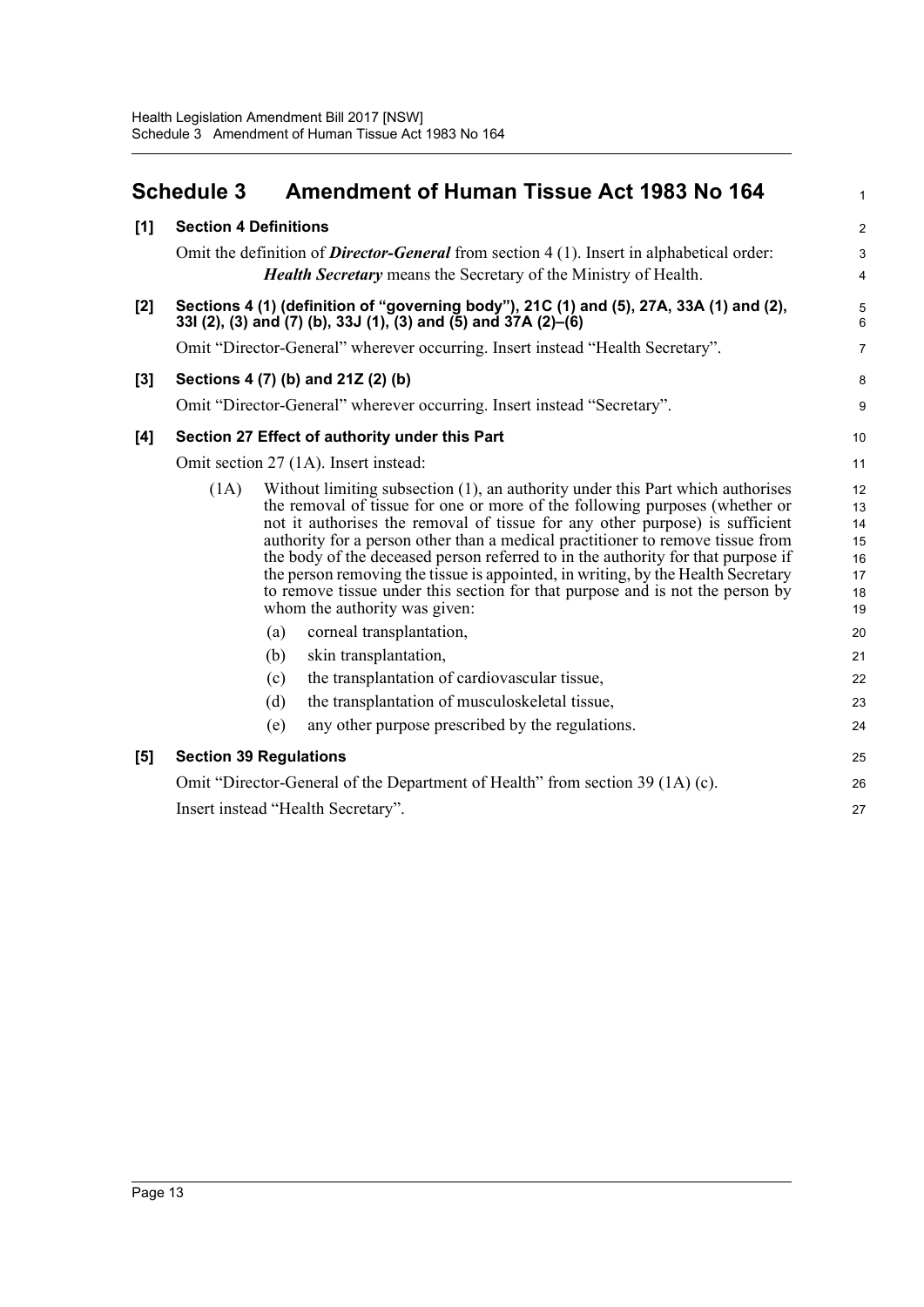# <span id="page-19-0"></span>**Schedule 4 Amendment of Mental Health Act 2007 No 8**

| [1] |                                 |     | Section 37 Reviews of involuntary patients by Tribunal                                                                                                                                                                                                                                          | 2                                         |
|-----|---------------------------------|-----|-------------------------------------------------------------------------------------------------------------------------------------------------------------------------------------------------------------------------------------------------------------------------------------------------|-------------------------------------------|
|     | Insert after section $37(3)$ :  |     |                                                                                                                                                                                                                                                                                                 | 3                                         |
|     | (3A)                            |     | The Tribunal may review the case of an involuntary patient in the absence of<br>the patient if:                                                                                                                                                                                                 | $\pmb{4}$<br>$\mathbf 5$                  |
|     |                                 | (a) | the authorised medical officer applies to have the review carried out in<br>the absence of the patient because the patient has refused to attend the<br>review or because the officer is of the opinion that the patient is too<br>unwell to attend the review, and                             | $\,6$<br>$\boldsymbol{7}$<br>$\bf 8$<br>9 |
|     |                                 | (b) | the Tribunal is satisfied that the patient has refused to attend or is too<br>unwell to attend and is unlikely to be well enough to attend within a<br>reasonable period, and                                                                                                                   | 10<br>11<br>12                            |
|     |                                 | (c) | the Tribunal is satisfied that any <i>representative</i> of the patient (being an<br>Australian legal practitioner, or other person approved by the Tribunal,<br>who is representing the patient for the purposes of the review) has been<br>notified of the review, and                        | 13<br>14<br>15<br>16                      |
|     |                                 |     | Note. Section 154 contains provisions relating to the right to representation.                                                                                                                                                                                                                  | 17                                        |
|     |                                 | (d) | the Tribunal has considered the views (if known) of each of the<br>following:                                                                                                                                                                                                                   | 18<br>19                                  |
|     |                                 |     | the patient,<br>(i)                                                                                                                                                                                                                                                                             | 20                                        |
|     |                                 |     | any representative of the patient,<br>(ii)                                                                                                                                                                                                                                                      | 21                                        |
|     |                                 |     | the designated carer of the patient,<br>(iii)                                                                                                                                                                                                                                                   | 22                                        |
|     |                                 |     | the principal care provider of the patient, and<br>(iv)                                                                                                                                                                                                                                         | 23                                        |
|     |                                 | (e) | the Tribunal is of the opinion that carrying out the review in the absence<br>of the patient is desirable for the safety or welfare of the patient.                                                                                                                                             | 24<br>25                                  |
| [2] | facility                        |     | Section 48 Apprehension of persons not permitted to be absent from mental health                                                                                                                                                                                                                | 26<br>27                                  |
|     | "herself" in section 48 $(3)$ . |     | Insert "(whether directly or indirectly by way of another mental health facility)" after                                                                                                                                                                                                        | 28<br>29                                  |
| [3] |                                 |     | Section 63 Review of detained affected persons by Tribunal                                                                                                                                                                                                                                      | 30                                        |
|     | Insert after section $63$ (2):  |     |                                                                                                                                                                                                                                                                                                 | 31                                        |
|     | (2A)                            |     | The Tribunal may review the case of the affected person in the absence of the<br>affected person if:                                                                                                                                                                                            | 32<br>33                                  |
|     |                                 |     | (a) the authorised medical officer applies to have the review carried out in<br>the absence of the affected person because the affected person has<br>refused to attend the review or because the officer is of the opinion that<br>the affected person is too unwell to attend the review, and | 34<br>35<br>36<br>37                      |
|     |                                 | (b) | the Tribunal is satisfied that the affected person has refused to attend or<br>is too unwell to attend and is unlikely to be well enough to attend within<br>a reasonable period, and                                                                                                           | 38<br>39<br>40                            |
|     |                                 | (c) | the Tribunal is satisfied that any <i>representative</i> of the affected person<br>(being an Australian legal practitioner, or other person approved by the<br>Tribunal, who is representing the affected person for the purposes of the<br>review) has been notified of the review, and        | 41<br>42<br>43<br>44                      |
|     |                                 |     | Note. Section 154 contains provisions relating to the right to representation.                                                                                                                                                                                                                  | 45                                        |
|     |                                 |     |                                                                                                                                                                                                                                                                                                 |                                           |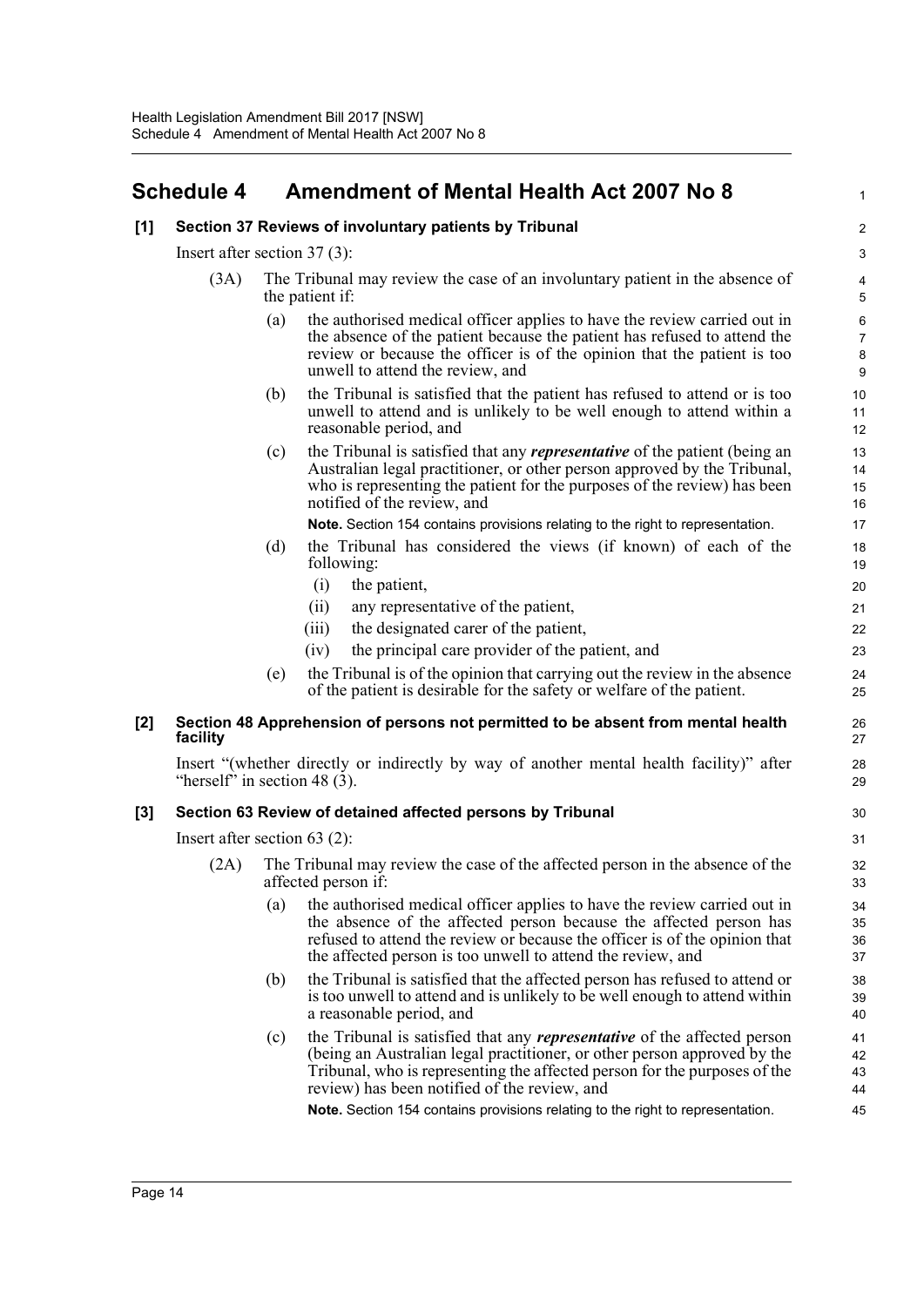|                     |                                | (d)     | the Tribunal has considered the views (if known) of each of the<br>following:                                                                                                                                                                                                                                                                                          | 1<br>$\sqrt{2}$            |
|---------------------|--------------------------------|---------|------------------------------------------------------------------------------------------------------------------------------------------------------------------------------------------------------------------------------------------------------------------------------------------------------------------------------------------------------------------------|----------------------------|
|                     |                                |         | (i)<br>the affected person,                                                                                                                                                                                                                                                                                                                                            | 3                          |
|                     |                                |         | any representative of the affected person,<br>(ii)                                                                                                                                                                                                                                                                                                                     | 4                          |
|                     |                                |         | the designated carer of the affected person,<br>(iii)                                                                                                                                                                                                                                                                                                                  | 5                          |
|                     |                                |         | (iv)<br>the principal care provider of the affected person, and                                                                                                                                                                                                                                                                                                        | 6                          |
|                     |                                | (e)     | The Tribunal is of the opinion that carrying out the review in the                                                                                                                                                                                                                                                                                                     | $\overline{7}$             |
|                     |                                |         | absence of the affected person is desirable for the safety or welfare of<br>the affected person.                                                                                                                                                                                                                                                                       | 8<br>9                     |
|                     |                                |         |                                                                                                                                                                                                                                                                                                                                                                        |                            |
| [4]                 |                                |         | Section 78 Notifications to designated carers and principal care providers of events<br>affecting patients or detained persons                                                                                                                                                                                                                                         | 10<br>11                   |
|                     |                                |         | Insert after section 78 $(1)$ (g):                                                                                                                                                                                                                                                                                                                                     | 12                         |
|                     |                                | (h)     | the patient or person has any matter before the Tribunal.                                                                                                                                                                                                                                                                                                              | 13                         |
| [5]                 |                                |         | Section 96 Purpose and findings of ECT inquiries                                                                                                                                                                                                                                                                                                                       | 14                         |
|                     | Insert after section $96(5)$ : |         |                                                                                                                                                                                                                                                                                                                                                                        | 15                         |
|                     | (5A)                           |         | <b>Rights of appearance</b>                                                                                                                                                                                                                                                                                                                                            | 16                         |
|                     |                                | unless: | A patient or person must appear before the Tribunal during an ECT inquiry                                                                                                                                                                                                                                                                                              | 17<br>18                   |
|                     |                                | (a)     | an authorised medical officer applies to have the ECT inquiry carried<br>out in the absence of the patient or person because the patient or person<br>has refused to attend the ECT inquiry or because the officer is of the<br>opinion that the patient or person is too unwell to attend the ECT<br>inquiry, and                                                     | 19<br>20<br>21<br>22<br>23 |
|                     |                                | (b)     | the Tribunal is satisfied that the patient or person has refused to attend<br>or is too unwell to attend and is unlikely to be well enough to attend<br>within a reasonable period, and                                                                                                                                                                                | 24<br>25<br>26             |
|                     |                                | (c)     | the Tribunal is satisfied that any <i>representative</i> of the patient or person<br>(being an Australian legal practitioner, or other person approved by the<br>Tribunal, who is representing the patient or person for the purposes of<br>the inquiry) has been notified of the review or that reasonable steps have<br>been taken to notify the representative, and | 27<br>28<br>29<br>30<br>31 |
|                     |                                |         | Note. Section 154 contains provisions relating to the right to representation.                                                                                                                                                                                                                                                                                         | 32                         |
|                     |                                | (d)     | the Tribunal has considered the views (if known) of each of the<br>following:                                                                                                                                                                                                                                                                                          | 33<br>34                   |
|                     |                                |         | (i)<br>the patient or person,                                                                                                                                                                                                                                                                                                                                          | 35                         |
|                     |                                |         | any representative of the patient or person,<br>(ii)                                                                                                                                                                                                                                                                                                                   | 36                         |
|                     |                                |         | the designated carer of the patient or person,<br>(iii)                                                                                                                                                                                                                                                                                                                | 37                         |
|                     |                                |         | the principal care provider of the patient or person, and<br>(iv)                                                                                                                                                                                                                                                                                                      | 38                         |
|                     |                                | (e)     | the Tribunal is of the opinion that determining the ECT inquiry in the<br>absence of the patient or person is desirable for the safety or welfare of<br>the patient or person.                                                                                                                                                                                         | 39<br>40<br>41             |
| [6]                 | Section 96 (6) (a)             |         |                                                                                                                                                                                                                                                                                                                                                                        | 42                         |
|                     |                                |         | Insert "take reasonable steps to" before "find out".                                                                                                                                                                                                                                                                                                                   | 43                         |
| $\lbrack 7 \rbrack$ | Section 96 (6) (b)             |         |                                                                                                                                                                                                                                                                                                                                                                        | 44                         |
|                     |                                |         | Insert "take reasonable steps to" before "inform".                                                                                                                                                                                                                                                                                                                     | 45                         |
|                     |                                |         |                                                                                                                                                                                                                                                                                                                                                                        |                            |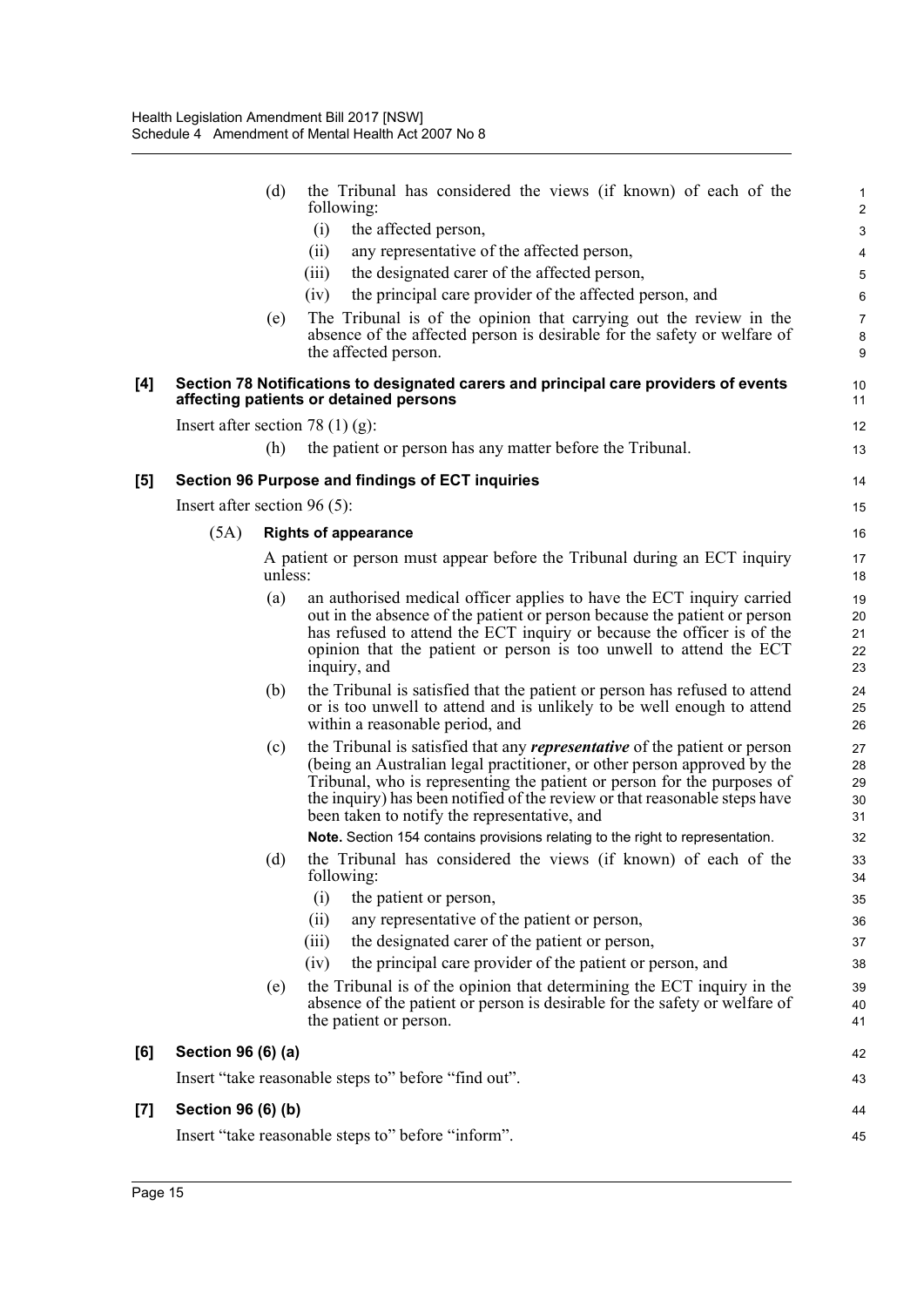| [8] | Section 96 (6) (d)              |                                                                                    |                |
|-----|---------------------------------|------------------------------------------------------------------------------------|----------------|
|     |                                 | Insert "take reasonable steps to" before "consider".                               | $\mathcal{P}$  |
| [9] |                                 | Section 154 Rights of appearance and representation                                | 3              |
|     | Insert after section $154(4)$ : |                                                                                    | $\overline{4}$ |
|     | (5)                             | This section applies to a patient or person who is absent from proceedings held    | $5^{\circ}$    |
|     |                                 | by the Tribunal in relation to the patient or person in the same way as it applies | 6              |

7

to a patient or person who appears before the Tribunal.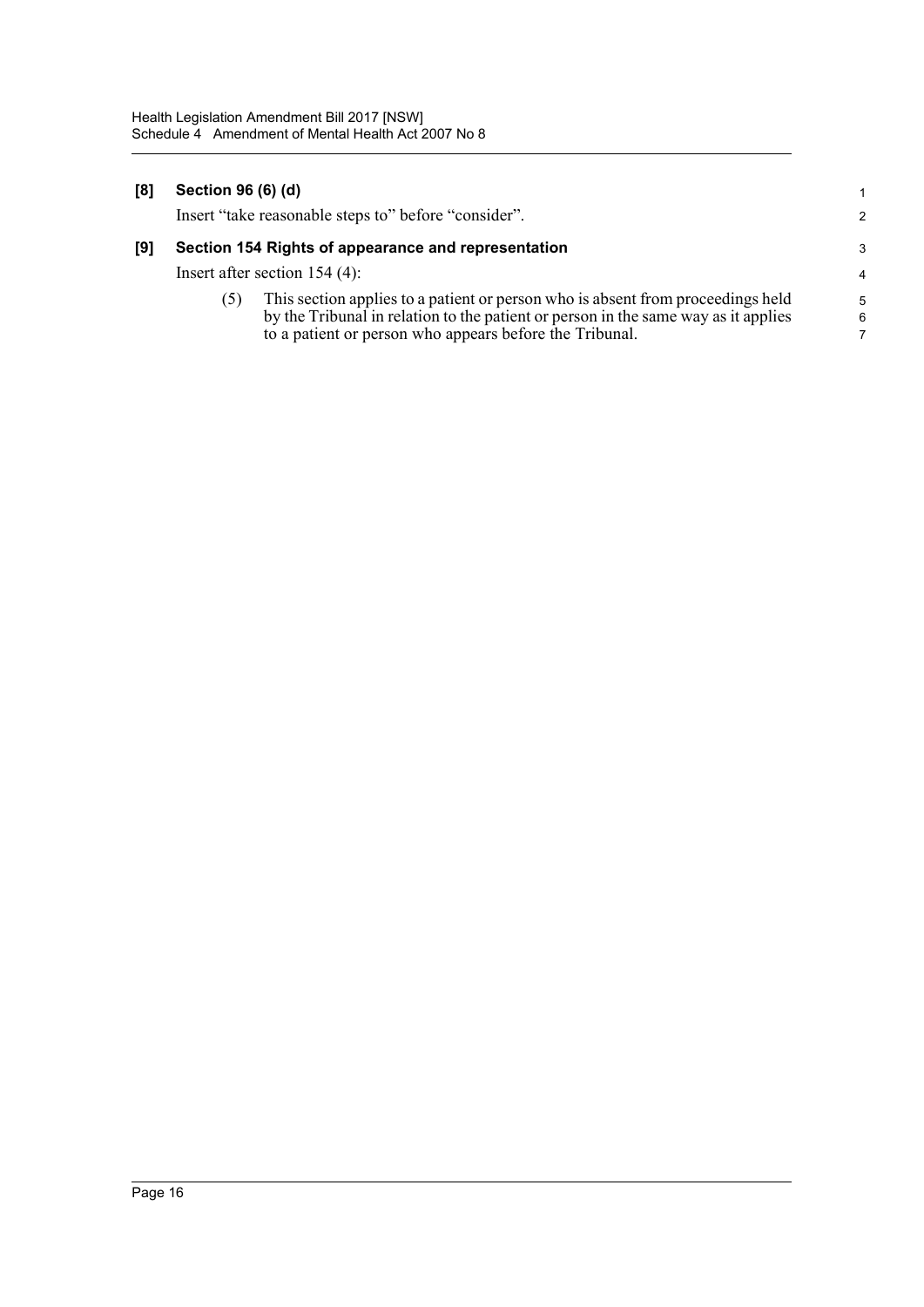<span id="page-22-0"></span>

| <b>Schedule 5</b> |                                                                                                                                                       |                                                                                      | <b>Amendment of Mental Health (Forensic</b><br>Provisions) Act 1990 No 10                                                                                                                                                                                                                                                                                                                 | $\mathbf{1}$<br>$\overline{2}$ |  |
|-------------------|-------------------------------------------------------------------------------------------------------------------------------------------------------|--------------------------------------------------------------------------------------|-------------------------------------------------------------------------------------------------------------------------------------------------------------------------------------------------------------------------------------------------------------------------------------------------------------------------------------------------------------------------------------------|--------------------------------|--|
| [1]               |                                                                                                                                                       |                                                                                      | <b>Section 41 Definitions</b>                                                                                                                                                                                                                                                                                                                                                             | 3                              |  |
|                   |                                                                                                                                                       |                                                                                      | Omit "has not been classified by the Tribunal as an involuntary patient" from the definition<br>of <i>correctional patient</i> from section 41 (1).                                                                                                                                                                                                                                       | $\overline{\mathbf{4}}$<br>5   |  |
|                   |                                                                                                                                                       | Insert instead "has not ceased to be a correctional patient under section 64 or 65". |                                                                                                                                                                                                                                                                                                                                                                                           |                                |  |
| [2]               | Section 61 Reviews by Tribunal of correctional patients                                                                                               |                                                                                      |                                                                                                                                                                                                                                                                                                                                                                                           |                                |  |
|                   | Omit "every 3 months" from section 61 (3).                                                                                                            |                                                                                      |                                                                                                                                                                                                                                                                                                                                                                                           |                                |  |
|                   | Insert instead "no later than 3 months after the community treatment order is made and at<br>least once every 6 months during the term of the order". |                                                                                      |                                                                                                                                                                                                                                                                                                                                                                                           |                                |  |
| [3]               |                                                                                                                                                       |                                                                                      | Section 64 Termination of classification as correctional patient                                                                                                                                                                                                                                                                                                                          | 11                             |  |
|                   |                                                                                                                                                       |                                                                                      | Insert "(other than another mental health facility)" after "other place" in section 64 (a).                                                                                                                                                                                                                                                                                               | 12                             |  |
| [4]               |                                                                                                                                                       |                                                                                      | Section 66 Release from mental health facility on ceasing to be correctional patient                                                                                                                                                                                                                                                                                                      | 13                             |  |
|                   | Insert "who ceases to be a correctional patient because the person is" after "other than a<br>person".                                                |                                                                                      |                                                                                                                                                                                                                                                                                                                                                                                           |                                |  |
| [5]               | <b>Section 68A</b>                                                                                                                                    |                                                                                      |                                                                                                                                                                                                                                                                                                                                                                                           | 16                             |  |
|                   | Insert after section 68:                                                                                                                              |                                                                                      |                                                                                                                                                                                                                                                                                                                                                                                           |                                |  |
|                   | 68A<br>Apprehension of persons not permitted to be absent from mental health facility                                                                 |                                                                                      | 18                                                                                                                                                                                                                                                                                                                                                                                        |                                |  |
|                   |                                                                                                                                                       | (1)                                                                                  | Without limiting section 68, the authorised medical officer of a mental health<br>facility may apprehend a person, or direct a person to be apprehended, if the<br>person fails to return to the facility at the end of a period of leave of absence<br>granted under this Part or fails to comply with a condition to which that grant<br>of leave was subject.                          | 19<br>20<br>21<br>22<br>23     |  |
|                   |                                                                                                                                                       | (2)                                                                                  | The person may be apprehended by any of the following persons:                                                                                                                                                                                                                                                                                                                            | 24                             |  |
|                   |                                                                                                                                                       |                                                                                      | the authorised medical officer or any other suitably qualified person<br>(a)<br>employed at the mental health facility,                                                                                                                                                                                                                                                                   | 25<br>26                       |  |
|                   |                                                                                                                                                       |                                                                                      | a police officer,<br>(b)                                                                                                                                                                                                                                                                                                                                                                  | 27                             |  |
|                   |                                                                                                                                                       |                                                                                      | a person authorised by the Secretary or the authorised medical officer,<br>(c)                                                                                                                                                                                                                                                                                                            | 28                             |  |
|                   |                                                                                                                                                       |                                                                                      | a person assisting a person referred to in paragraph $(a)$ , $(b)$ or $(c)$ .<br>(d)                                                                                                                                                                                                                                                                                                      | 29                             |  |
|                   |                                                                                                                                                       | (3)                                                                                  | The authorised medical officer may request that a police officer apprehend, or<br>assist in apprehending, a person under this section if the authorised medical<br>officer is of the opinion that there are serious concerns relating to the safety of<br>the person or other persons if the person is taken to the mental health facility<br>without the assistance of a police officer. | 30<br>31<br>32<br>33<br>34     |  |
|                   |                                                                                                                                                       | (4)                                                                                  | A police officer to whose notice any such request is brought may:                                                                                                                                                                                                                                                                                                                         | 35                             |  |
|                   |                                                                                                                                                       |                                                                                      | apprehend and take or assist in taking the person to the mental health<br>(a)<br>facility, or                                                                                                                                                                                                                                                                                             | 36<br>37                       |  |
|                   |                                                                                                                                                       |                                                                                      | cause or make arrangements for some other police officer to do so.<br>(b)                                                                                                                                                                                                                                                                                                                 | 38                             |  |
|                   |                                                                                                                                                       | (5)                                                                                  | A police officer may enter premises to apprehend a person under this section,<br>and may apprehend any such person, without a warrant and may exercise any<br>of the powers conferred on a person who is authorised under section 81 of the<br>Mental Health Act 2007 to take a person to a mental health facility.                                                                       | 39<br>40<br>41<br>42           |  |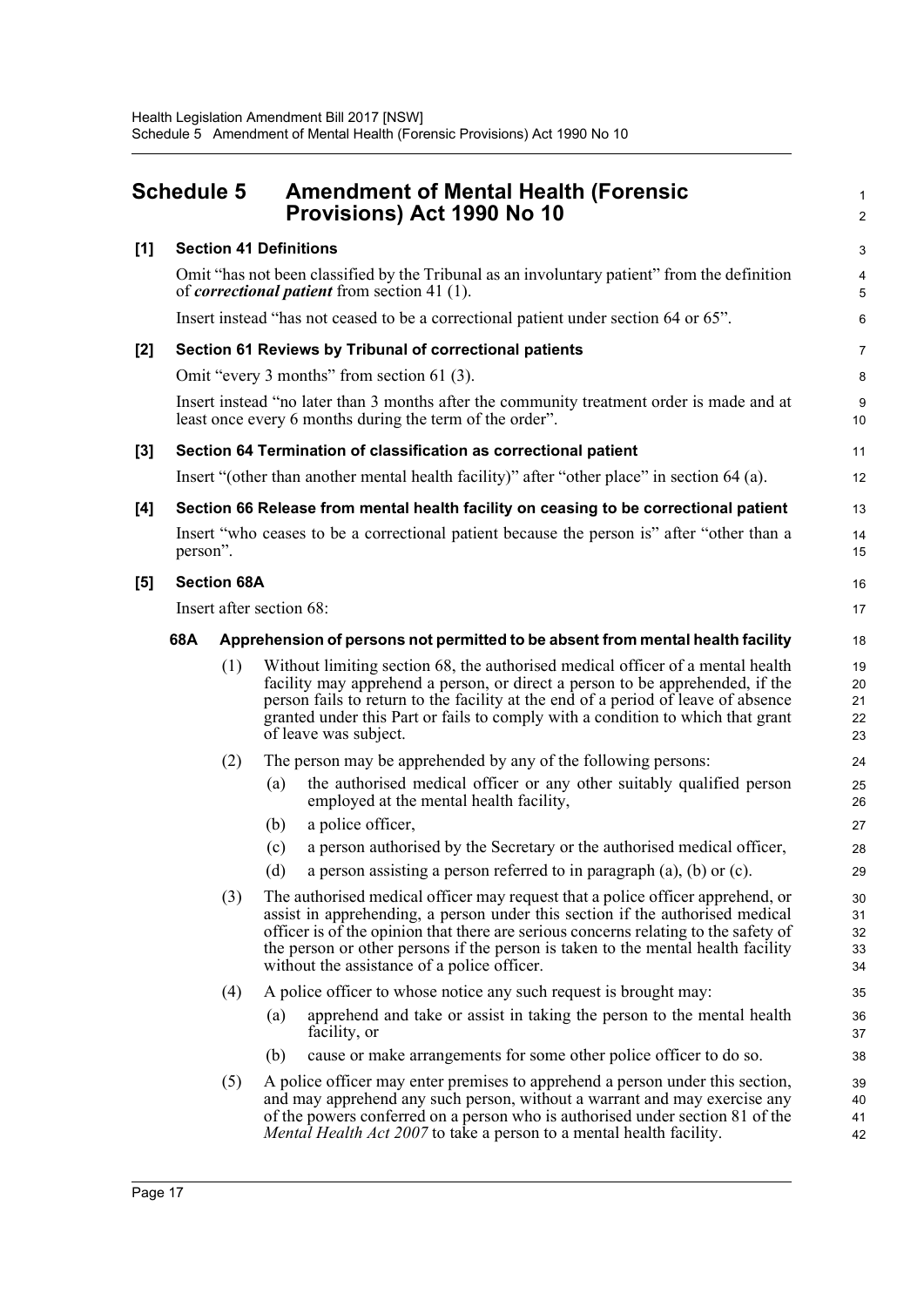|     | (6)         | A person who is apprehended is to be conveyed to and detained at the mental<br>health facility at which the person was detained immediately before the period<br>of leave commenced.                                                               | $\overline{c}$<br>3 |
|-----|-------------|----------------------------------------------------------------------------------------------------------------------------------------------------------------------------------------------------------------------------------------------------|---------------------|
|     | (7)         | The authorised medical officer must notify the Tribunal of the following<br>occurrences as soon as practicable after the occurrence:                                                                                                               | 4<br>5              |
|     |             | the authorised medical officer, directing under subsection (1), a person<br>(a)<br>to be apprehended,                                                                                                                                              | 6<br>$\overline{7}$ |
|     |             | a person being apprehended under this section.<br>(b)                                                                                                                                                                                              | 8                   |
| [6] |             | <b>Schedule 3 Savings and transitional provisions</b>                                                                                                                                                                                              | 9                   |
|     |             | Insert at the end of the Schedule, with appropriate Part and clause numbering:                                                                                                                                                                     | 10                  |
|     | <b>Part</b> | <b>Health Legislation Amendment Act 2017</b>                                                                                                                                                                                                       | 11                  |
|     |             | Apprehension of persons not permitted to be absent from mental health facility                                                                                                                                                                     | 12                  |
|     |             | Section 68A extends to permit the apprehension of a person who has failed to<br>return to a mental health facility or who has failed to comply with a condition<br>even if the relevant failure occurred before the day on which Schedule 5 [5] to | 13<br>14<br>15      |
|     |             | the Health Legislation Amendment Act 2017 commenced.                                                                                                                                                                                               | 16                  |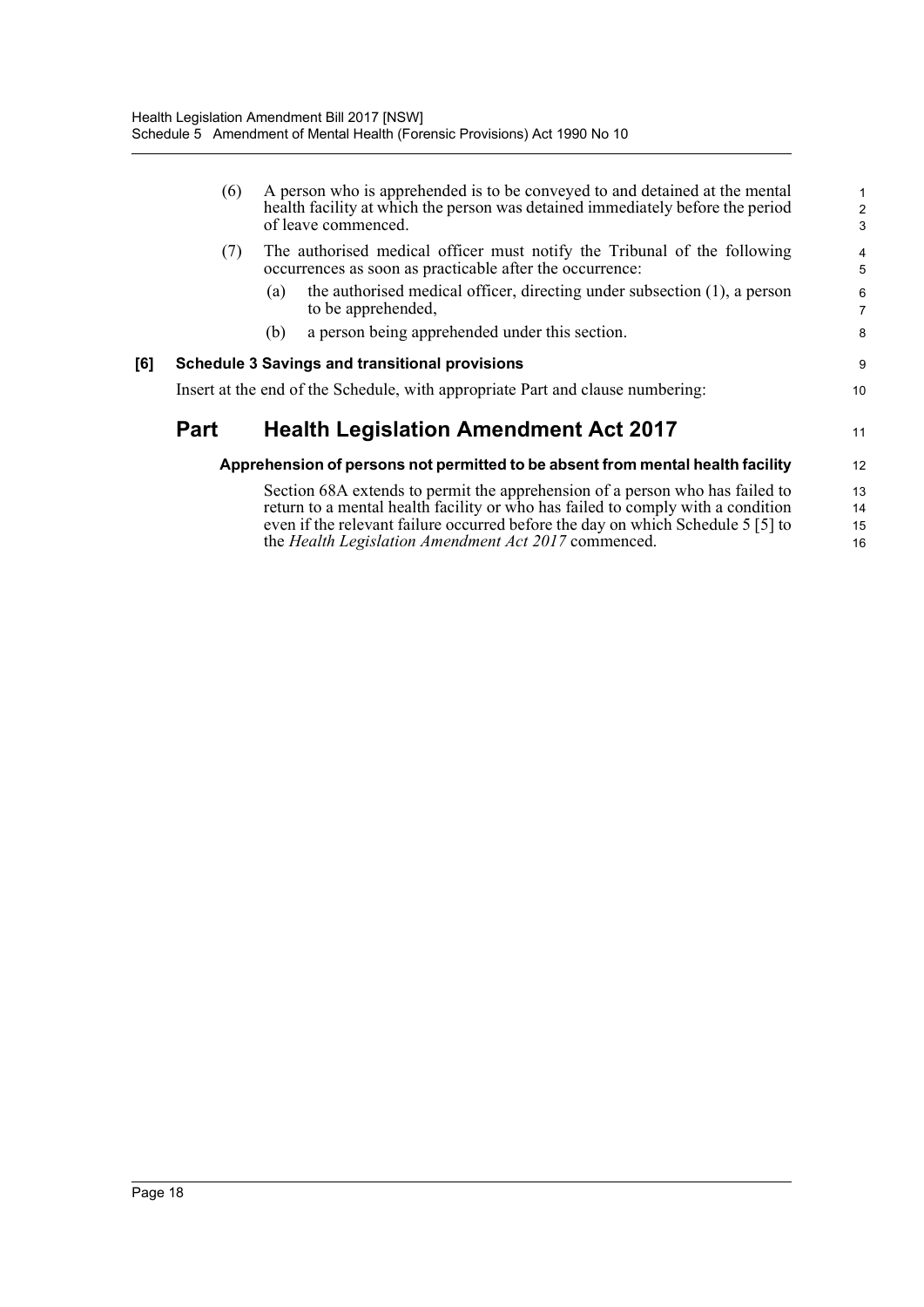# <span id="page-24-0"></span>**Schedule 6 Amendment of Government Sector Employment Act 2013 No 40**

## **Section 68 Unsatisfactory performance of government sector employees**

Insert after section 68 (3):

(4) Without limiting the action that may be taken under this section by the person who exercises employer functions in relation to a NSW Health Service senior executive, the Secretary of the Ministry of Health may, if the Secretary is not the employer of the executive, terminate the executive's employment under this section.

1 2